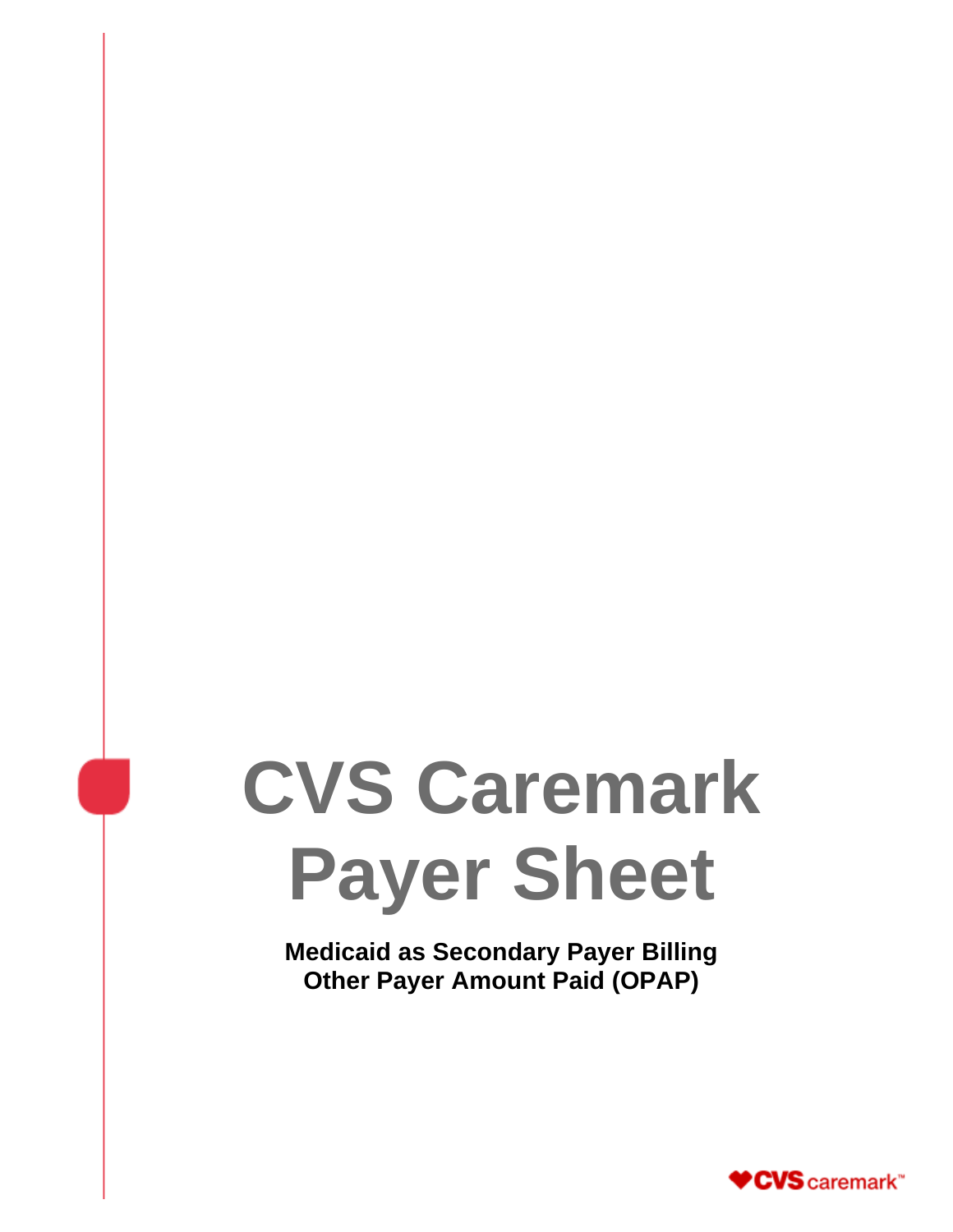

# **Table of Contents –**

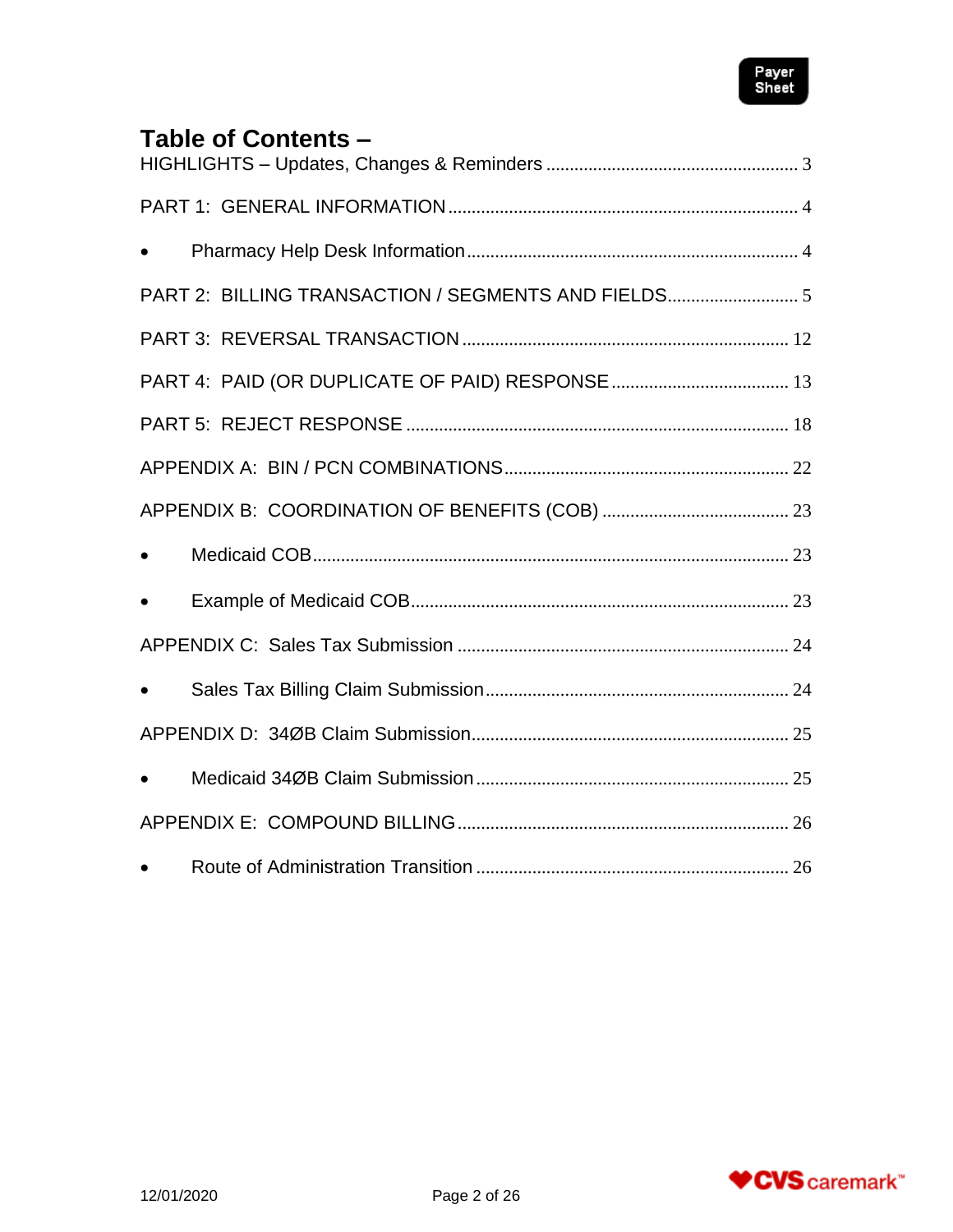

# <span id="page-2-0"></span>**HIGHLIGHTS – Updates, Changes & Reminders**

**This payer sheet refers to Medicaid as Secondary Payer Billing Other Payer Amount Paid (OPAP). Refer to [www.caremark.com](http://www.caremark.com/) under the Health Professional Services link for additional payer sheets regarding the following:**

- **Commercial Primary**
- **Commercial Other Payer Patient Responsibility (OPPR)**
- **Commercial Other Payer Amount Paid (OPAP)**
- **Medicare Part D Primary Billing and Medicare as Supplemental Payer Billing**
- **Supplemental to Medicare Part D Other Payer Patient Responsibility (OPPR)**
- **Supplemental to Medicare Part D Other Payer Amount Paid (OPAP)**
- **ADAP/SPAP Medicare Part D Other Payer Patient Responsibility (OPPR)**
- **Medicaid Primary Billing**
- **Medicaid as Secondary Payer Billing Other Payer Patient Responsibility (OPPR)**

**To prevent point of service disruption, the RxGroup must be submitted on all claims and reversals.**

**The following is a summary of our new requirements. The items highlighted in the payer sheet illustrate the updated processing rules.**

- **Updated ECL Version to Oct 2019**
- **Updates made to Appendix D: 340B**
- **Added Bin 020396 and Helpdesk number**
- **Added PCN IRXMCAID**
- **Added field 46Ø-ET Quantity Prescribed (Effective 09/21/2020)**
- **Added PCN NE for BIN 020107**

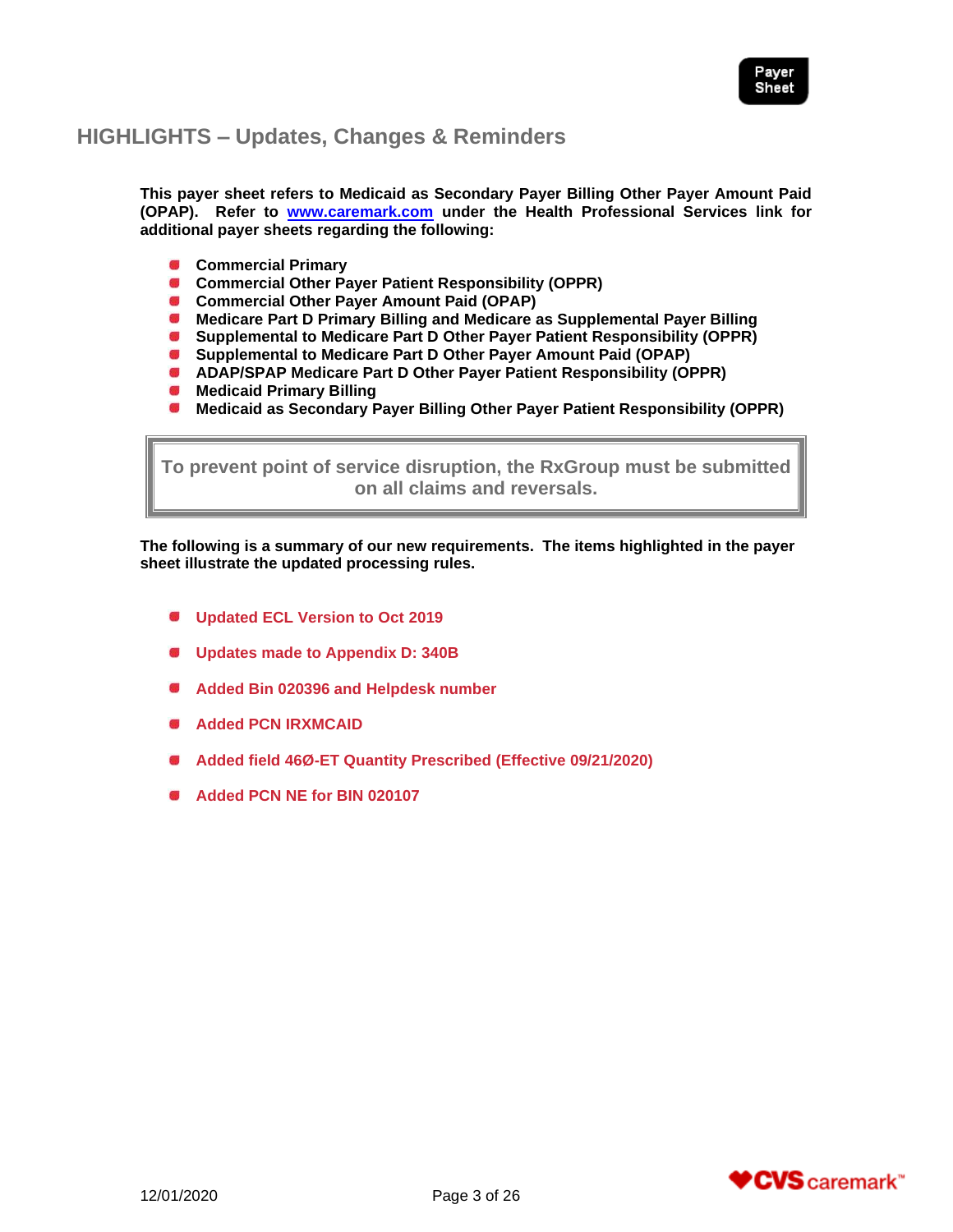

# <span id="page-3-0"></span>**PART 1: GENERAL INFORMATION**

Payer/Processor Name: CVS Caremark® Plan Name/Group Name: All Effective as of: January 2Ø21 Payer Sheet Version: 2.0.2 NCPDP Version/Release #: D.Ø NCPDP ECL Version: **Oct 2Ø19** NCPDP Emergency ECL Version: **Jan 2Ø19**

# <span id="page-3-1"></span>**Pharmacy Help Desk Information**

The Pharmacy Help Desk number is provided below:

| <b>System</b>                                                    | <b>BIN</b>                  | <b>Help Desk Number</b>                                            |
|------------------------------------------------------------------|-----------------------------|--------------------------------------------------------------------|
| Legacy ADV                                                       | *004336<br>012114<br>013089 | 1-800-364-6331                                                     |
| CVS Caremark®                                                    | 610591                      | As communicated by<br>plan or refer to ID<br>card                  |
| Aetna Better Health                                              | 610591                      | 1-877-874-3317                                                     |
| ProAct                                                           | 021007                      | 1-877-635-9545                                                     |
| <b>CHRISTUS Health Plan</b>                                      | 610591                      | 1-877-874-3317                                                     |
| Mercy Maricopa                                                   | 610591                      | 1-855-319-6295                                                     |
| IngenioRX                                                        | 020107<br>020396            | 1-833-296-5037<br>1-833-296-5038                                   |
| Maryland ProDUR                                                  | 610084                      | 1-800-364-6331<br>(As communicated by<br>plan or refer to ID card) |
| Maryland ProDUR Beneficiary Eligibility Help Desk 1-800-932-3918 |                             |                                                                    |

\*Help Desk phone number serving Puerto Rico Providers is available by calling toll-free 1-8ØØ-842-7331.

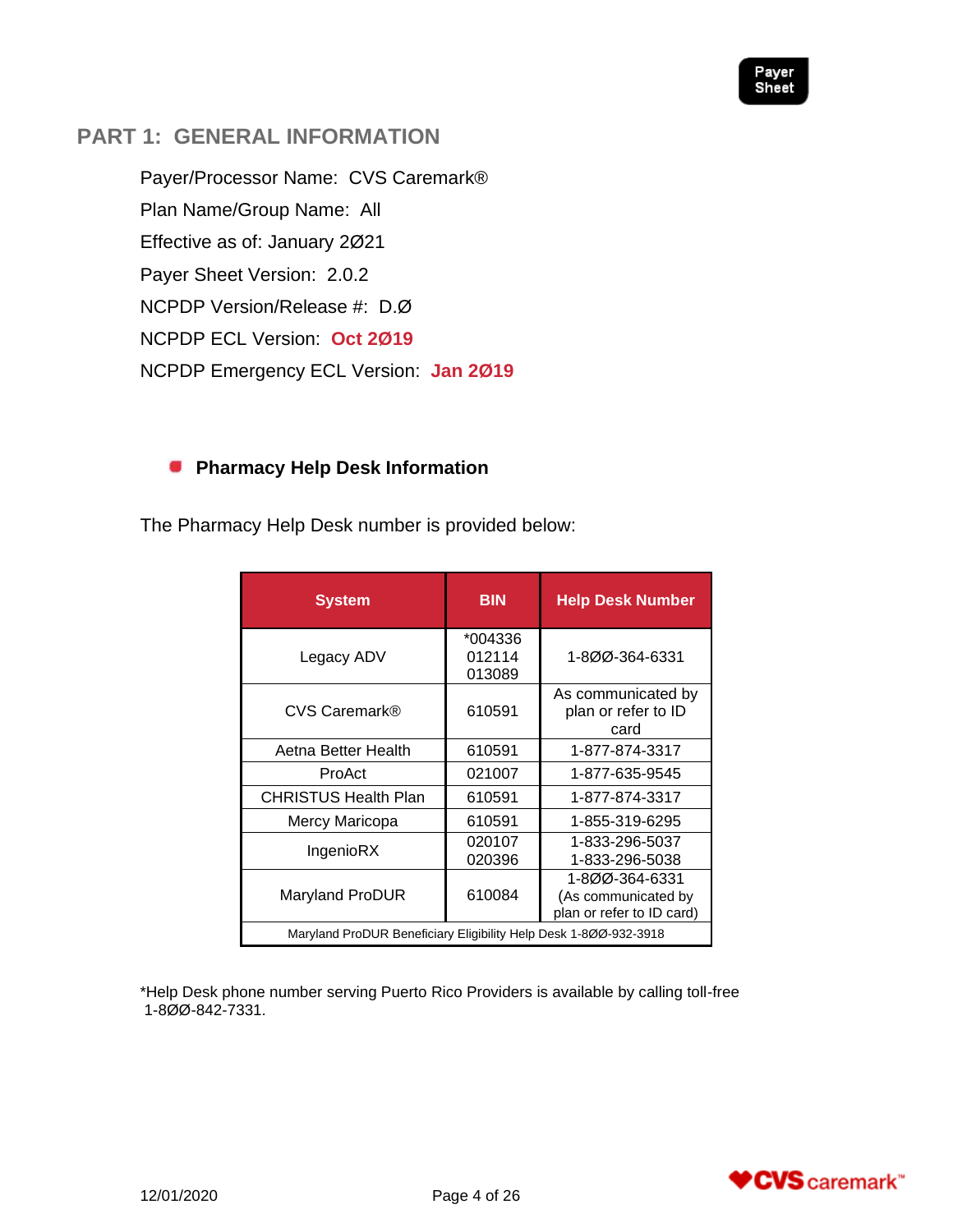

# <span id="page-4-0"></span>**PART 2: BILLING TRANSACTION / SEGMENTS AND FIELDS**

The following table lists the segments available in a Billing Transaction. Pharmacies are required to submit upper case values on B1/B2 transactions. The table also lists values as defined under Version D.Ø. The Transaction Header Segment is mandatory. The segment summaries included below list the mandatory data fields.

## **See Appendix A and B for BIN/PCN combinations and usage.**

- M Mandatory as defined by NCPDP
- R Required as defined by the Processor
- RW Situational as defined by Plan

## **Transaction Header Segment: Mandatory**

| Field #    | <b>NCPDP Field Name</b>                    | Value                                                                | Req | <b>Comment</b>                                                                                                                                                                                                                                 |
|------------|--------------------------------------------|----------------------------------------------------------------------|-----|------------------------------------------------------------------------------------------------------------------------------------------------------------------------------------------------------------------------------------------------|
| $101 - A1$ | <b>BIN Number</b>                          | 004336, 610591<br>610084, 021007<br>012114, 013089<br>020107, 020396 | M   |                                                                                                                                                                                                                                                |
| 1Ø2-A2     | Version/Release Number                     | DØ                                                                   | М   | NCPDP vD.Ø                                                                                                                                                                                                                                     |
| $103 - A3$ | <b>Transaction Code</b>                    | <b>B1</b>                                                            | М   | <b>Billing Transaction</b>                                                                                                                                                                                                                     |
| 1Ø4-A4     | <b>Processor Control Number</b>            |                                                                      | M   | Use value as printed on ID card, as<br>communicated by CVS Caremark®<br>or as stated in Appendix A                                                                                                                                             |
| 1Ø9-A9     | <b>Transaction Count</b>                   | 1, 2, 3, 4                                                           | M   |                                                                                                                                                                                                                                                |
| 202-B2     | Service Provider ID Qualifier              | Ø1                                                                   | M   | $Ø1 - NPI$                                                                                                                                                                                                                                     |
| 201-B1     | Service Provider ID                        |                                                                      | М   | National Provider ID Number<br>assigned to the dispensing<br>pharmacy                                                                                                                                                                          |
| 4Ø1-D1     | Date of Service                            |                                                                      | М   | <b>CCYYMMDD</b>                                                                                                                                                                                                                                |
| $11Ø-AK$   | <b>Software Vendor/Certification</b><br>ID |                                                                      | М   | <b>The Software Vendor/Certification</b><br>ID is the same for all BINs. Obtain<br>your certification ID from your<br>software vendor. Your Software<br><b>Vendor/Certification ID is 10 bytes</b><br>and should begin with the letter<br>"D". |

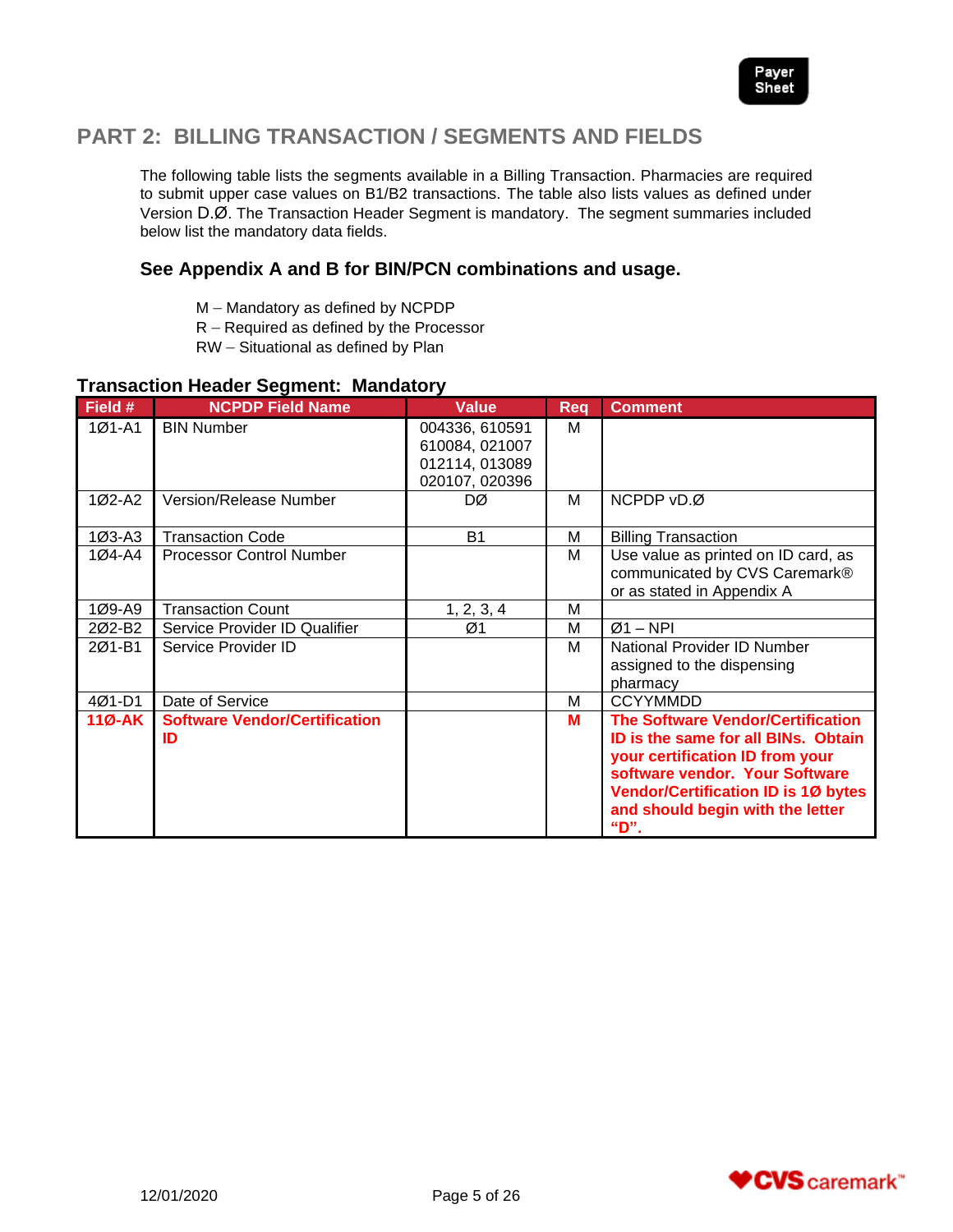

# **Insurance Segment: Mandatory**

| Field # | . .<br><b>NCPDP Field Name</b>   | Value | Req | <b>Comment</b>                                  |
|---------|----------------------------------|-------|-----|-------------------------------------------------|
| 111-AM  | Segment Identification           | Ø4    | м   | <b>Insurance Segment</b>                        |
| 3Ø2-C2  | Cardholder ID                    |       | M   |                                                 |
| 3Ø1-C1  | Group ID                         |       | R   | As printed on the ID card or as<br>communicated |
| 3Ø3-C3  | Person Code                      |       | R   | As printed on the ID card                       |
| 306-C6  | <b>Patient Relationship Code</b> |       | R   |                                                 |

## **Patient Segment: Required**

| Field # | <b>NCPDP Field Name</b>               | <b>Value</b> | <b>Req</b> | <b>Comment</b>                                                                                         |
|---------|---------------------------------------|--------------|------------|--------------------------------------------------------------------------------------------------------|
| 111-AM  | Segment Identification                | Ø1           | м          | <b>Patient Segment</b>                                                                                 |
| 3Ø4-C4  | Date of Birth                         |              | R          | <b>CCYYMMDD</b>                                                                                        |
| 3Ø5-C5  | <b>Patient Gender Code</b>            |              | R          |                                                                                                        |
| 31Ø-CA  | <b>Patient First Name</b>             |              | R          |                                                                                                        |
| 311-CB  | <b>Patient Last Name</b>              |              | R          |                                                                                                        |
| 322-CM  | <b>Patient Street Address</b>         |              | <b>RW</b>  | Required for some federal programs<br>or when submitting Tax                                           |
| 323-CN  | <b>Patient City Address</b>           |              | <b>RW</b>  | Required for some federal programs<br>or when submitting Tax                                           |
| 324-CO  | <b>Patient State/Province Address</b> |              | <b>RW</b>  | Required for some federal programs<br>or when submitting Tax                                           |
| 325-CP  | Patient Zip/Postal Zone               |              | R.         | Required for some federal programs,<br>when submitting Sales Tax, or<br><b>Emergency Override code</b> |
| 335-2C  | Pregnancy Indicator                   |              | <b>RW</b>  | Required for some State programs                                                                       |
| 384-4X  | <b>Patient Residence</b>              |              | <b>RW</b>  | Required when necessary for plan<br>benefit administration                                             |

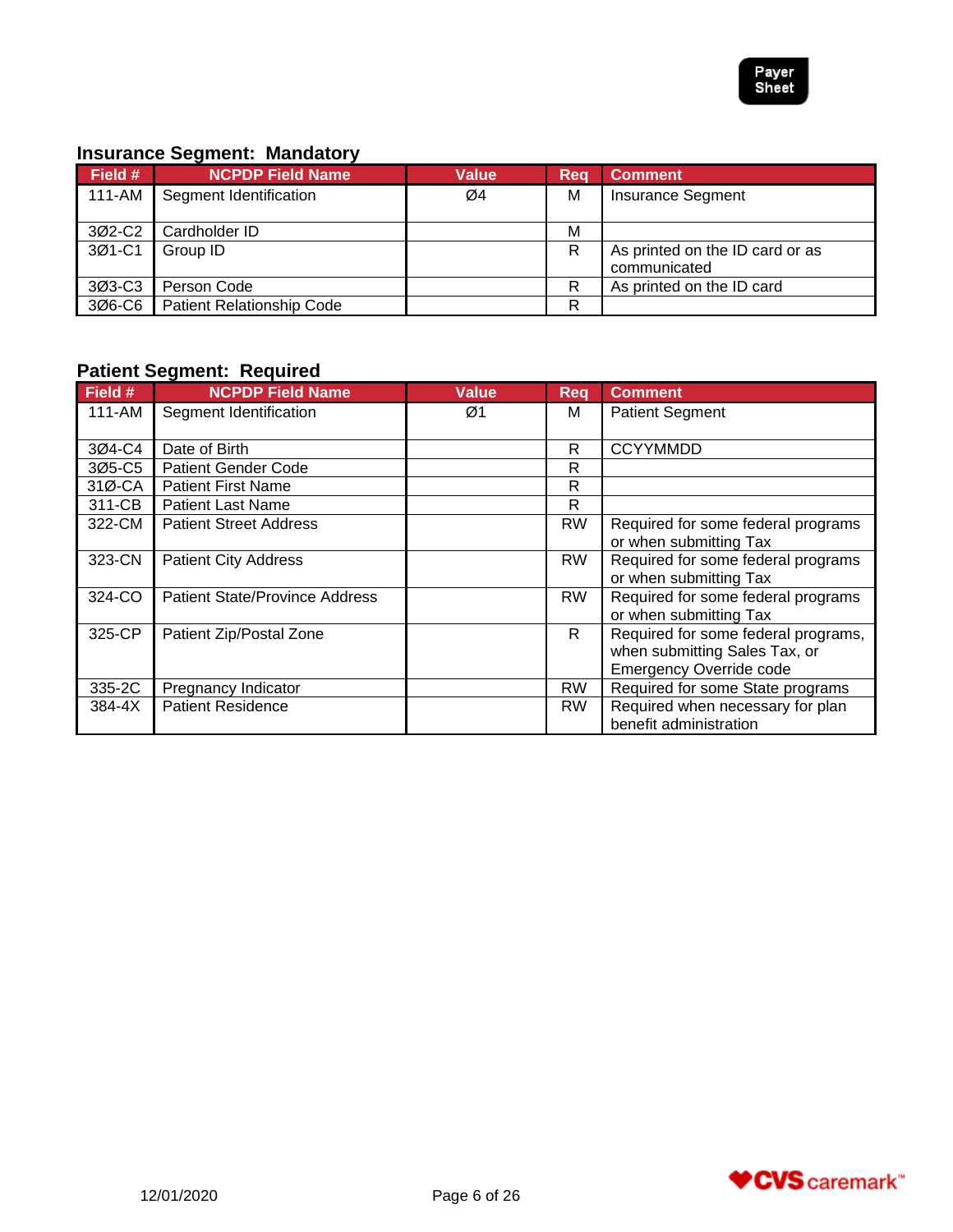

# **Claim Segment: Mandatory**

| Field # | <b>NCPDP Field Name</b>                                   | <b>Value</b> | Req             | <b>Comment</b>                                                                                                                                               |
|---------|-----------------------------------------------------------|--------------|-----------------|--------------------------------------------------------------------------------------------------------------------------------------------------------------|
| 111-AM  | Segment Identification                                    | Ø7           | м               | Claim Segment                                                                                                                                                |
| 455-EM  | <b>Prescription/Service Reference</b><br>Number Qualifier | $\mathbf{1}$ | M               | $1 - Rx$ Billing                                                                                                                                             |
| 4Ø2-D2  | <b>Prescription/Service Reference</b><br><b>Number</b>    |              | M               | <b>Rx Number</b>                                                                                                                                             |
| 436-E1  | Product/Service ID Qualifier                              | Ø3           | M               | If billing for a multi-ingredient<br>prescription, Product/Service ID<br>Qualifier (436-E1) is zero (ØØ)                                                     |
| 407-D7  | Product/Service ID                                        |              | м               | If billing for a multi-ingredient<br>prescription, Product/Service ID<br>(4Ø7-D7) is zero (Ø)                                                                |
| 442-E7  | <b>Quantity Dispensed</b>                                 |              | $\mathsf{R}$    |                                                                                                                                                              |
| 4Ø3-D3  | <b>Fill Number</b>                                        |              | $\mathsf{R}$    |                                                                                                                                                              |
| 4Ø5-D5  | Days Supply                                               |              | $\mathsf{R}$    |                                                                                                                                                              |
| 4Ø6-D6  | <b>Compound Code</b>                                      | 1 or 2       | $\mathsf{R}$    | 1 - Not a Compound                                                                                                                                           |
|         |                                                           |              |                 | 2 - Compound                                                                                                                                                 |
| 4Ø8-D8  | DAW / Product Selection Code                              |              | $\mathsf{R}$    |                                                                                                                                                              |
| 414-DE  | Date Prescription Written                                 |              | ${\sf R}$       | <b>CCYYMMDD</b>                                                                                                                                              |
| 415-DF  | Number of Refills Authorized                              |              | $\mathsf{R}$    |                                                                                                                                                              |
| 419-DJ  | <b>Prescription Origin Code</b>                           |              | <b>RW</b>       | Required when necessary for plan<br>benefit administration                                                                                                   |
| 354-NX  | <b>Submission Clarification Code</b><br>Count             | Max of 3     | $\overline{RW}$ | Required when Submission<br>Clarification Code (42Ø-DK) is used                                                                                              |
| 42Ø-DK  | <b>Submission Clarification Code</b>                      |              | <b>RW</b>       | Required for specific overrides or<br>when requested by processor                                                                                            |
| 46Ø-ET  | <b>Quantity Prescribed</b>                                |              | <b>RW</b>       | <b>Effective 09/21/2020</b><br><b>Currently Accepted</b>                                                                                                     |
|         |                                                           |              |                 | Required when the claim is for a<br>Schedule II drug or when a<br>compound contains a Schedule II<br>drug.                                                   |
| 308-C8  | <b>Other Coverage Code</b>                                |              | R               | Ø2 - Other coverage exists,<br>payment collected<br>Ø3 - Other coverage billed, claim<br>not covered<br>Ø4 - Other coverage exists,<br>payment not collected |
| 418-DI  | <b>Level of Service</b>                                   |              | <b>RW</b>       | Required when requested by<br>processor                                                                                                                      |
| 454-EK  | <b>Scheduled Prescription ID</b><br>Number                |              | <b>RW</b>       | Required for State of NY Medicaid<br><b>Beneficiaries</b>                                                                                                    |

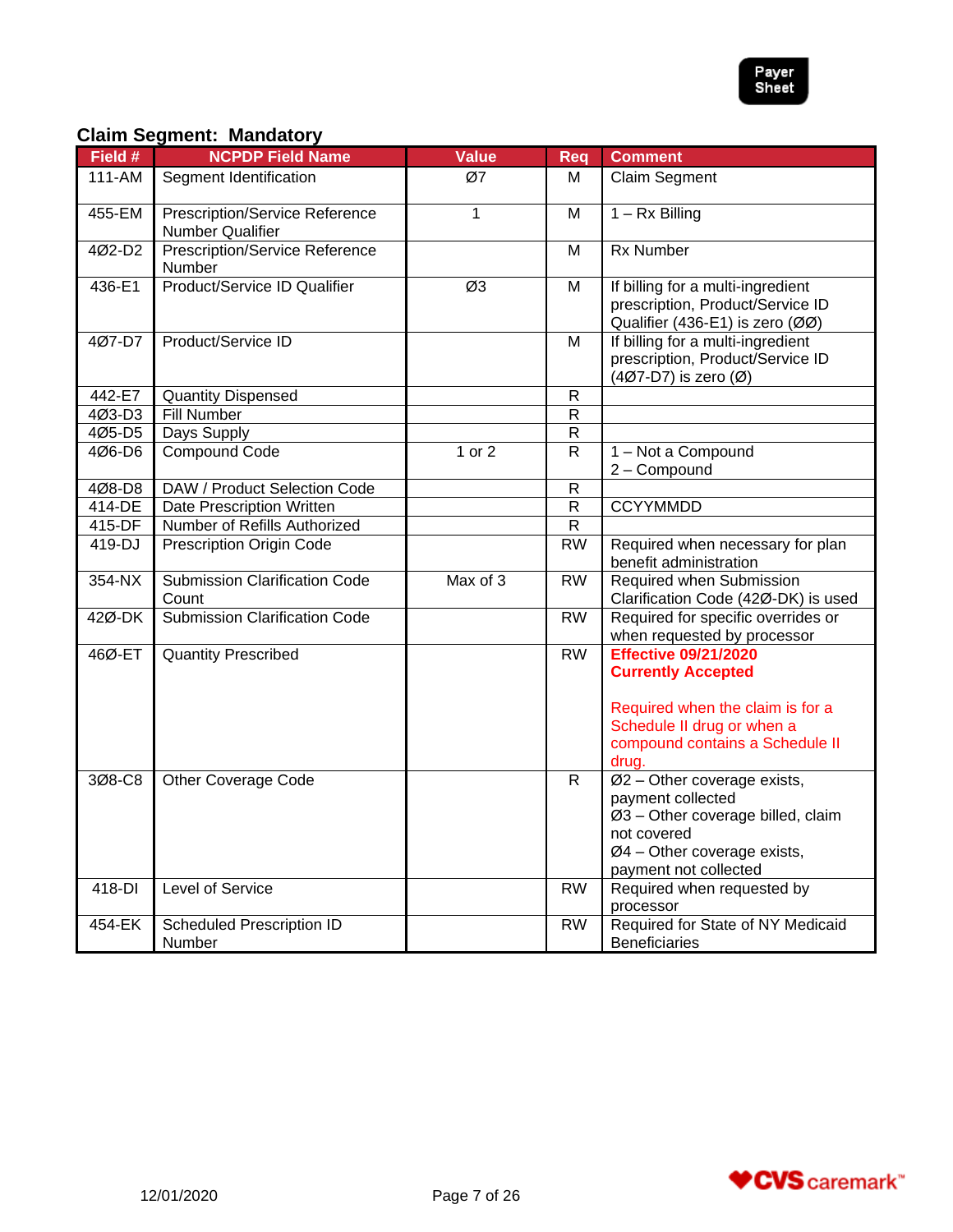

# **Claim Segment: Mandatory (Cont.)**

| Field # | <b>NCPDP Field Name</b>              | Value | <b>Req</b> | <b>Comment</b>                      |
|---------|--------------------------------------|-------|------------|-------------------------------------|
| 461-EU  | <b>Prior Authorization Type Code</b> |       | <b>RW</b>  | Required for specific overrides or  |
|         |                                      |       |            | when requested by processor         |
| 462-EV  | <b>Prior Authorization Number</b>    |       | <b>RW</b>  | Required for specific overrides or  |
|         | Submitted                            |       |            | when requested by processor         |
| 995-E2  | Route of Administration              |       | <b>RW</b>  | Required when Compound Code-2       |
| 996-G1  | Compound Type                        |       | <b>RW</b>  | Required when Compound Code-2       |
| 147-U7  | <b>Pharmacy Service Type</b>         |       | R.         | Required for plan benefit           |
|         |                                      |       |            | administration or when Mail Order / |
|         |                                      |       |            | Specialty is submitting sales tax   |

# **Pricing Segment: Mandatory**

| Field # | <b>NCPDP Field Name</b>                  | <b>Value</b> | Req          | <b>Comment</b>                                                                                                                     |
|---------|------------------------------------------|--------------|--------------|------------------------------------------------------------------------------------------------------------------------------------|
| 111-AM  | Segment Identification                   | 11           | M            | <b>Pricing Segment</b>                                                                                                             |
| 4Ø9-D9  | Ingredient Cost Submitted                |              | R            |                                                                                                                                    |
| 412-DC  | <b>Dispensing Fee Submitted</b>          |              | $\mathsf{R}$ |                                                                                                                                    |
| 438-E3  | <b>Incentive Amount Submitted</b>        |              | <b>RW</b>    | Required when requested by<br>processor                                                                                            |
| 481-HA  | Flat Sales Tax Amount Submitted          |              | <b>RW</b>    | Required when provider is claiming<br>sales tax                                                                                    |
| 482-GE  | Percentage Sales Tax Amount<br>Submitted |              | <b>RW</b>    | Required when provider is claiming<br>sales tax                                                                                    |
|         |                                          |              |              | Required when submitting                                                                                                           |
|         |                                          |              |              | Percentage Sales Tax Rate                                                                                                          |
|         |                                          |              |              | Submitted (483-HE) and Percentage                                                                                                  |
|         |                                          |              |              | Sales Tax Basis Submitted (484-JE)                                                                                                 |
| 483-HE  | Percentage Sales Tax Rate<br>Submitted   |              | <b>RW</b>    | Required when provider is claiming<br>sales tax                                                                                    |
|         |                                          |              |              | Required when submitting<br>Percentage Sales Tax Amount<br>Submitted (482-GE) and Percentage<br>Sales Tax Basis Submitted (484-JE) |
| 484-JE  | Percentage Sales Tax Basis<br>Submitted  |              | <b>RW</b>    | Required when provider is claiming<br>sales tax                                                                                    |
|         |                                          |              |              | Required when submitting                                                                                                           |
|         |                                          |              |              | Percentage Sales Tax Amount                                                                                                        |
|         |                                          |              |              | Submitted (482-GE) and Percentage                                                                                                  |
|         |                                          |              |              | Sales Tax Rate Submitted (483-HE)                                                                                                  |
| 426-DQ  | Usual and Customary Charge               |              | R            |                                                                                                                                    |
| 43Ø-DU  | <b>Gross Amount Due</b>                  |              | R            |                                                                                                                                    |
| 423-DN  | <b>Basis Of Cost Determination</b>       |              | $\mathsf R$  |                                                                                                                                    |

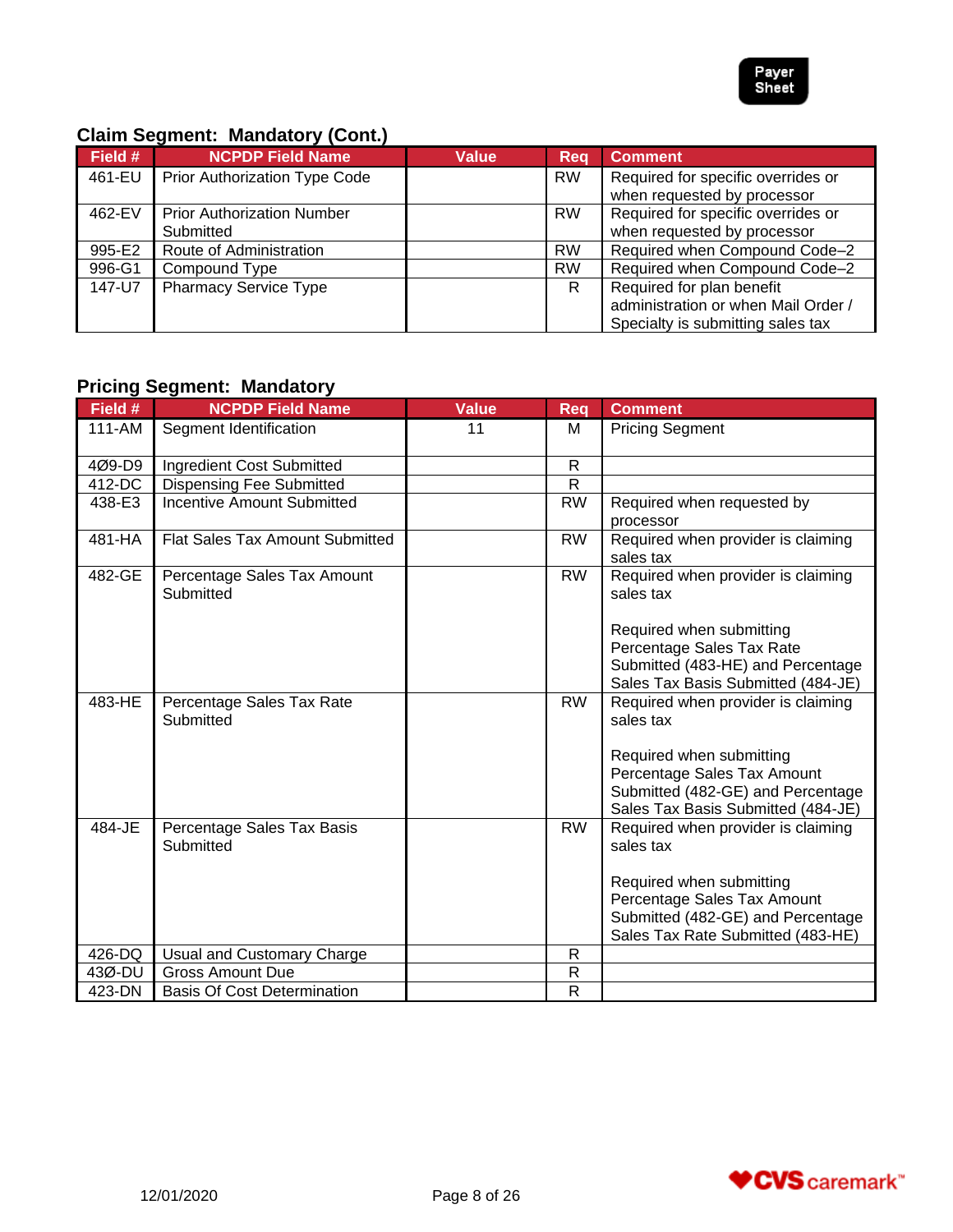

# **Prescriber Segment: Required**

| <b>Field #</b> | <b>NCPDP Field Name</b>                  | <b>Value</b> | Req | <b>Comment</b>            |
|----------------|------------------------------------------|--------------|-----|---------------------------|
|                | 111-AM Segment Identification            | Ø3           | M   | <b>Prescriber Segment</b> |
|                |                                          |              |     |                           |
| 466-EZ         | <b>Prescriber ID Qualifier</b>           |              | R   | $Ø1 - NPI$ (Required)     |
| 411-DB         | Prescriber ID                            |              | R   |                           |
| 367-2N         | <b>Prescriber State/Province Address</b> |              | R   |                           |

# **Coordination of Benefits: Required**

| Field # | <b>NCPDP Field Name</b>                                 | <b>Value</b> | Req          | <b>Comment</b>                                                                                                                    |
|---------|---------------------------------------------------------|--------------|--------------|-----------------------------------------------------------------------------------------------------------------------------------|
| 111-AM  | Segment Identification                                  | Ø5           | м            | Coordination of Benefits Segment                                                                                                  |
| 337-4C  | Coordination of Benefits/Other<br><b>Payments Count</b> | Max of 9     | м            |                                                                                                                                   |
| 338-5C  | Other Payer Coverage Type                               |              | M            |                                                                                                                                   |
| 339-6C  | Other Payer ID Qualifier                                |              | $\mathsf{R}$ |                                                                                                                                   |
| 34Ø-7C  | Other Payer ID                                          |              | R            | Required for identification of the<br>Other Payer when necessary for<br>claim/encounter adjudication                              |
| 443-E8  | Other Payer Date                                        |              | R.           | Required for identification of the<br>Other Payer Date when necessary<br>for claim/encounter adjudication -<br><b>CCYYMMDD</b>    |
| 341-HB  | Other Payer Amount Paid Count                           | Max of 9     | <b>RW</b>    | Required when Other Payer Amount<br>Paid Qualifier (342-HC) is used                                                               |
| 342-HC  | Other Payer Amount Paid Qualifier                       |              | <b>RW</b>    | Required when Other Payer Amount<br>Paid (431-DV) is used                                                                         |
| 431-DV  | Other Payer Amount Paid                                 |              | <b>RW</b>    | Required when other payer has<br>approved payment for some/all of<br>the billing                                                  |
| 471-5E  | Other Payer Reject Count                                | Max of 5     | <b>RW</b>    | Required when Other Payer Reject<br>Code (472-6E) is used                                                                         |
| 472-6E  | Other Payer Reject Code                                 |              | <b>RW</b>    | Required when the other payer has<br>denied the payment for the billing,<br>designated with Other Coverage<br>Code $(308-C8) - 3$ |

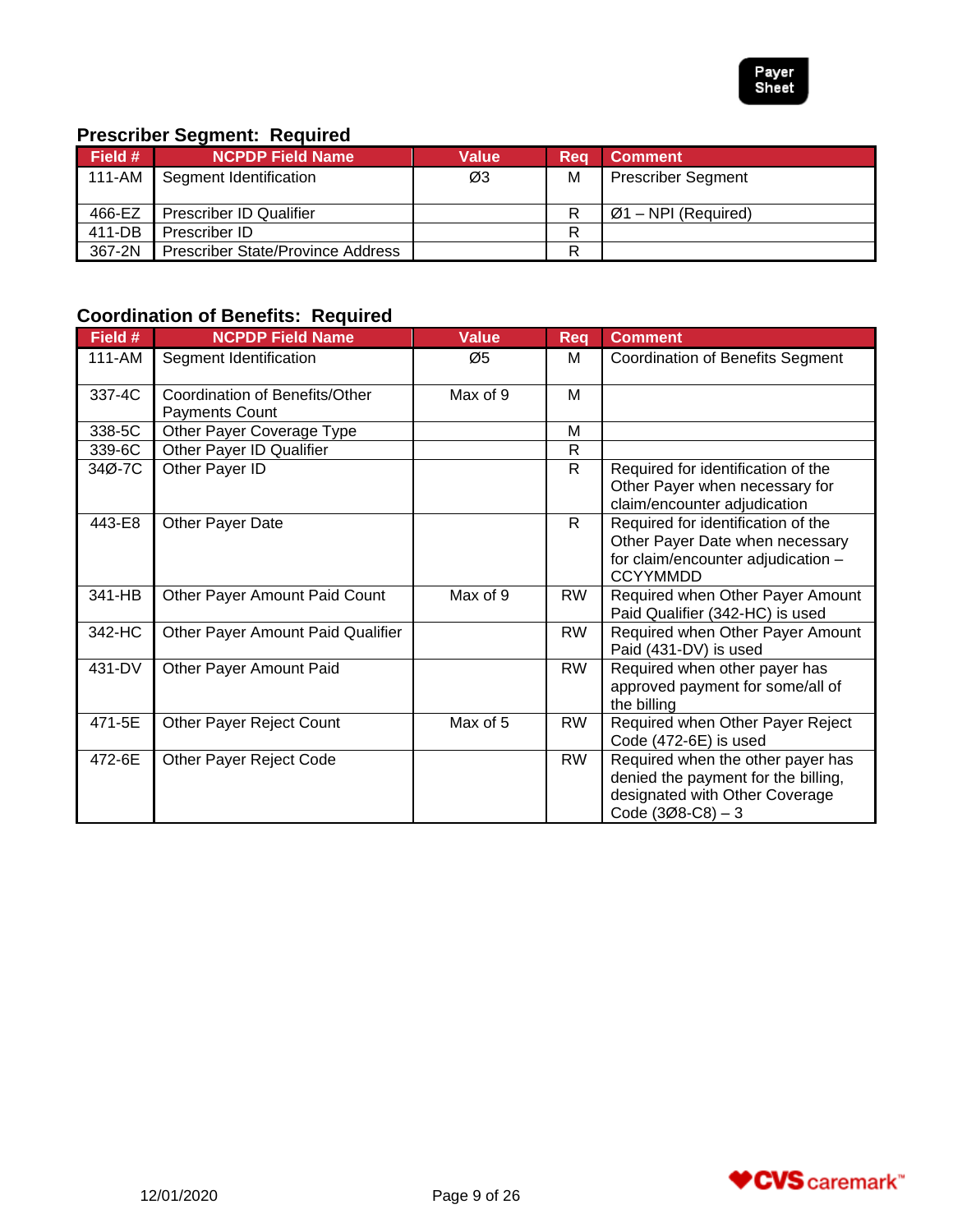

# **DUR/PPS Segment: Situational Required when DUR/PPS codes are submitted**

| Field # | <b>NCPDP Field Name</b>          | Value    | Rea       | <b>Comment</b>                                                                                                                                                                           |
|---------|----------------------------------|----------|-----------|------------------------------------------------------------------------------------------------------------------------------------------------------------------------------------------|
| 111-AM  | Segment Identification           | Ø8       | м         | <b>DUR/PPS Segment</b>                                                                                                                                                                   |
| 473-7E  | DUR / PPS Code Counter           | Max of 9 | R         |                                                                                                                                                                                          |
| 439-E4  | Reason for Service Code          |          | <b>RW</b> | Required when billing for Medicare<br>Part D Primary and Secondary<br>Vaccine Administration billing. If<br>populated, Professional Service<br>Code (44Ø-E5) must also be<br>transmitted |
| 44Ø-E5  | <b>Professional Service Code</b> |          | <b>RW</b> | Value of MA required for Primary and<br>Secondary Medicare Part D Vaccine<br>Administration billing transactions. MA<br>value must be in first occurrence of<br><b>DUR/PPS</b> segment   |
| 441-E6  | <b>Result of Service Code</b>    |          | <b>RW</b> | Submitted when requested by<br>processor                                                                                                                                                 |
| 474-8E  | <b>DUR/PPS Level of Effort</b>   |          | <b>RW</b> | Required when submitting<br>compound claims                                                                                                                                              |

## **Compound Segment: Situational Required when Multi Ingredient Compound is submitted**

| Field # | <b>NCPDP Field Name</b>                                   | <b>Value</b> | <b>Req</b>   | <b>Comment</b>                                                            |
|---------|-----------------------------------------------------------|--------------|--------------|---------------------------------------------------------------------------|
| 111-AM  | Segment Identification                                    | 1Ø           | м            | <b>Compound Segment</b>                                                   |
| 45Ø-EF  | Compound Dosage Form<br><b>Description Code</b>           |              | М            |                                                                           |
| 451-EG  | <b>Compound Dispensing Unit Form</b><br>Indicator         |              | М            |                                                                           |
| 447-EC  | <b>Compound Ingredient Component</b><br>Count             |              | M            | Maximum count of 25 ingredients                                           |
| 488-RE  | <b>Compound Product ID Qualifier</b>                      |              | М            |                                                                           |
| 489-TE  | <b>Compound Product ID</b>                                |              | M            |                                                                           |
| 448-ED  | <b>Compound Ingredient Quantity</b>                       |              | M            |                                                                           |
| 449-EE  | <b>Compound Ingredient Drug Cost</b>                      |              | $\mathsf{R}$ | Required when requested by<br>processor                                   |
| 49Ø-UE  | Compound Ingredient Basis of<br><b>Cost Determination</b> |              | R.           | Required when requested by<br>processor                                   |
| 362-2G  | <b>Compound Ingredient Modifier</b><br>Code Count         | Max of 1Ø    | <b>RW</b>    | Required when Compound<br>Ingredient Modifier Code (363-2H) is<br>sent    |
| 363-2H  | <b>Compound Ingredient Modifier</b><br>Code               |              | <b>RW</b>    | Required when necessary for<br>state/federal/regulatory agency<br>program |

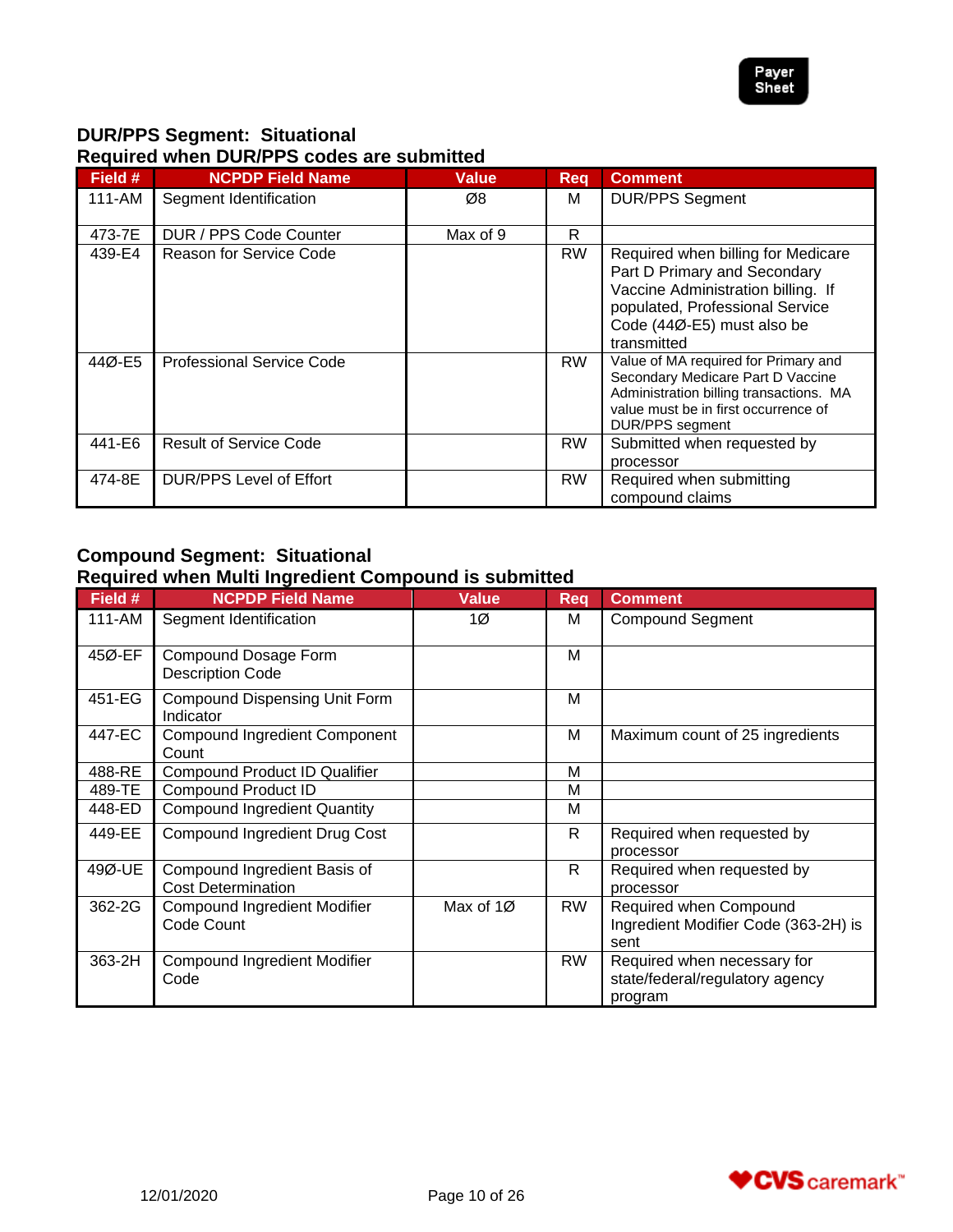

# **Clinical Segment: Situational Required when requested by plan**

| Field # | <b>NCPDP Field Name</b>  | <b>Value</b> | Reg | <b>Comment</b>                                                                           |
|---------|--------------------------|--------------|-----|------------------------------------------------------------------------------------------|
| 111-AM  | Segment Identification   | 13           | M   | <b>Clinical Segment</b>                                                                  |
| 491-VE  | Diagnosis Code Count     | Max of 5     | R   |                                                                                          |
| 492-WE  | Diagnosis Code Qualifier | Ø2           | R   | $Ø2$ – International Classification of<br>Diseases (ICD10)                               |
| 424-DO  | Diagnosis Code           |              | R   | Required for some State programs<br>or when necessary for plan benefit<br>administration |

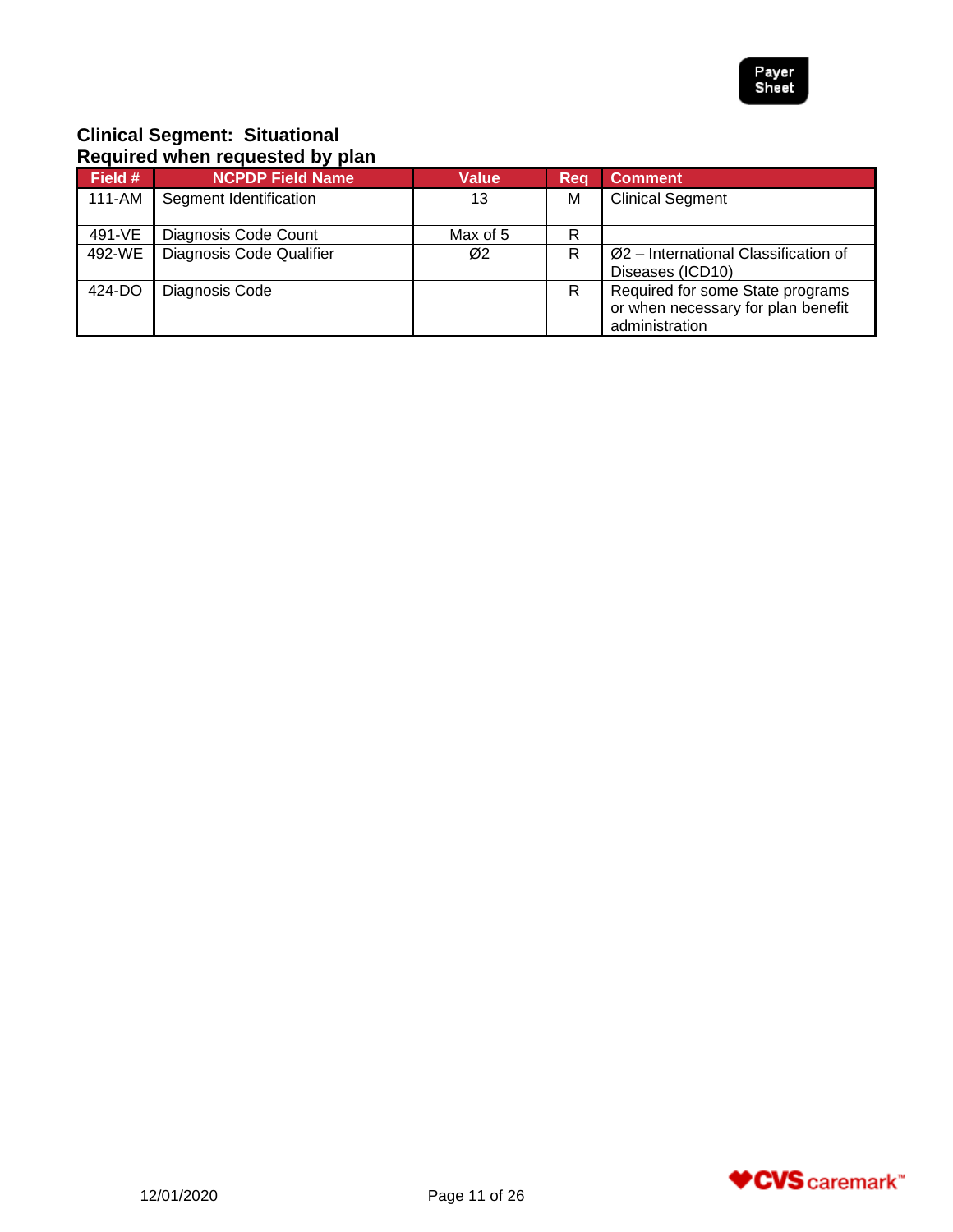

# <span id="page-11-0"></span>**PART 3: REVERSAL TRANSACTION**

## **Transaction Header Segment: Mandatory**

| Field #    | <b>NCPDP Field Name</b>          | <b>Value</b>                                                         | <b>Req</b> | <b>Comment</b>                                                                                                                                                                                                                |
|------------|----------------------------------|----------------------------------------------------------------------|------------|-------------------------------------------------------------------------------------------------------------------------------------------------------------------------------------------------------------------------------|
| 1Ø1-A1     | <b>BIN Number</b>                | 004336, 610591<br>610084, 021007<br>012114, 013089<br>020107, 020396 | м          | The same value in the request billing                                                                                                                                                                                         |
| 1Ø2-A2     | Version/Release Number           | DØ                                                                   | M          |                                                                                                                                                                                                                               |
| $103 - A3$ | <b>Transaction Code</b>          | <b>B2</b>                                                            | M          |                                                                                                                                                                                                                               |
| 1Ø4-A4     | <b>Processor Control Number</b>  |                                                                      | M          | The same value in the request billing                                                                                                                                                                                         |
| 1Ø9-A9     | <b>Transaction Count</b>         |                                                                      | M          | Up to four billing reversal<br>transactions (B2) per transmission                                                                                                                                                             |
| 2Ø2-B2     | Service Provider ID Qualifier    | Ø1                                                                   | м          | $Ø1 - NPI$                                                                                                                                                                                                                    |
| 2Ø1-B1     | Service Provider ID              |                                                                      | м          | National Provider ID Number<br>assigned to the dispensing<br>pharmacy. The same value in the<br>request billing                                                                                                               |
| $401 - D1$ | Date of Service                  |                                                                      | м          | The same value in the request billing<br>– CCYYMMDD                                                                                                                                                                           |
| 11Ø-AK     | Software Vendor/Certification ID |                                                                      | м          | The Software Vendor/Certification ID<br>is the same for all BINs. Obtain your<br>certification ID from your software<br>vendor. Your Software<br>Vendor/Certification ID is 1Ø bytes<br>and should begin with the letter "D". |

## **Insurance Segment: Situational**

| Field # | ຼ<br><b>NCPDP Field Name</b> | Value | Rea       | <b>Comment</b>                |
|---------|------------------------------|-------|-----------|-------------------------------|
| 111-AM  | Segment Identification       | Ø4    | M         | Insurance Segment             |
| 3Ø2-C2  | Cardholder ID                |       | <b>RW</b> | Required when segment is sent |
| 3Ø1-C1  | Group ID                     |       | <b>RW</b> | Required when segment is sent |

## **Claim Segment: Mandatory**

| Field # | <b>NCPDP Field Name</b>               | <b>Value</b> | Rea       | <b>Comment</b>                   |
|---------|---------------------------------------|--------------|-----------|----------------------------------|
| 111-AM  | Segment Identification                | Ø7           | M         | <b>Claim Segment</b>             |
|         |                                       |              |           |                                  |
| 455-EM  | <b>Prescription/Service Reference</b> |              | M         | $1 - Rx$ Billing                 |
|         | <b>Number Qualifier</b>               |              |           |                                  |
| 4Ø2-D2  | <b>Prescription/Service Reference</b> |              | M         | Same value as in request billing |
|         | <b>Number</b>                         |              |           |                                  |
| 436-E1  | Product/Service ID Qualifier          |              | M         | Same value as in request billing |
| 4Ø7-D7  | Product/Service ID                    |              | м         | Same value as in request billing |
| 4Ø3-D3  | Fill Number                           |              | R         | Same value as in request billing |
| 3Ø8-C8  | <b>Other Coverage Code</b>            |              | <b>RW</b> | Same value as in request billing |

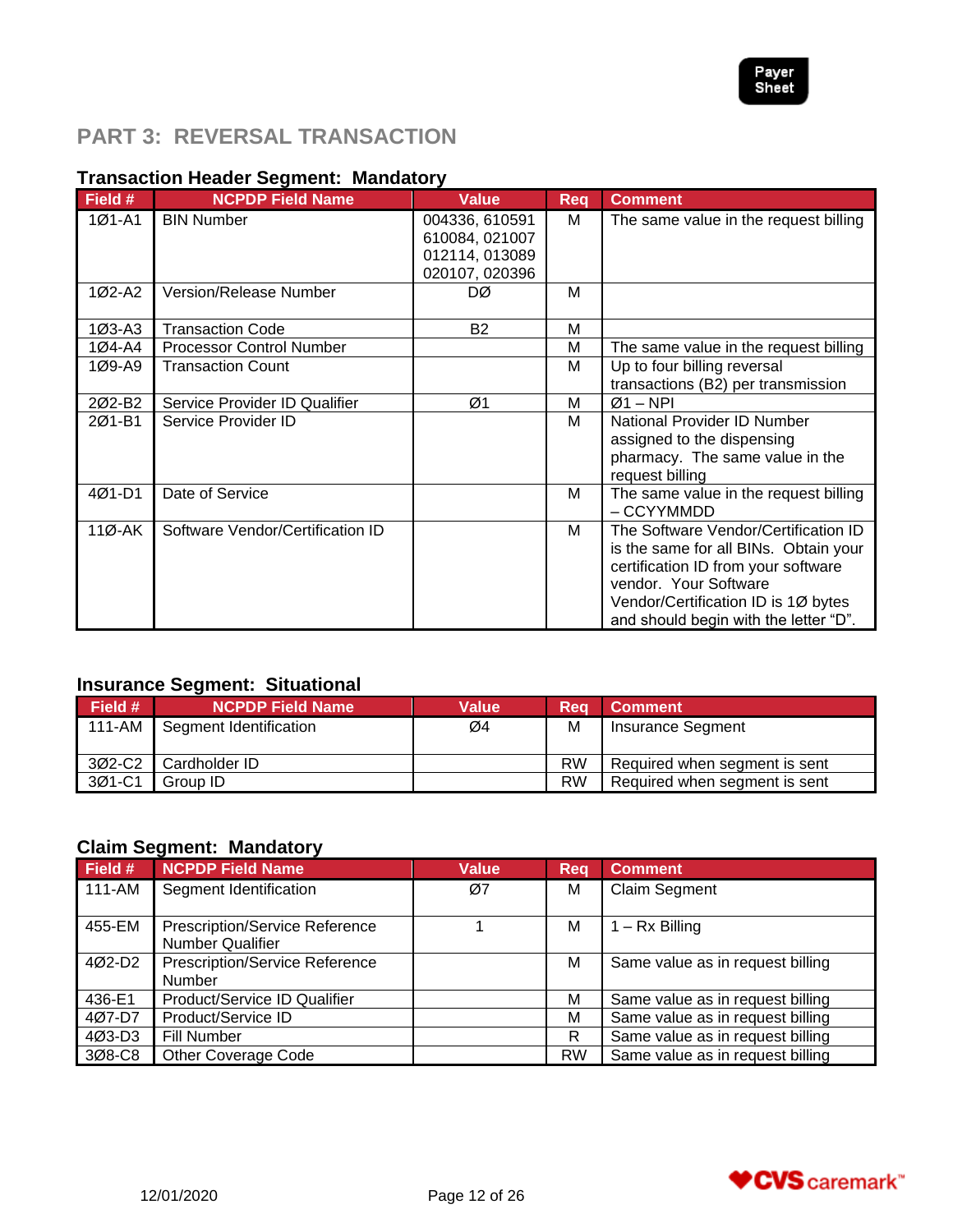

# <span id="page-12-0"></span>**PART 4: PAID (OR DUPLICATE OF PAID) RESPONSE**

# **Transaction Header Segment: Mandatory**

| Field $#$ | <b>NCPDP Field Name</b>       | <b>Value</b> | Rea | <b>Comment</b>                                                 |
|-----------|-------------------------------|--------------|-----|----------------------------------------------------------------|
| 1Ø2-A2    | Version/Release Number        | DØ           | M   | NCPDP vD.Ø                                                     |
| $1Ø3-A3$  | <b>Transaction Code</b>       |              | M   | <b>Billing Transaction</b><br>Same value as in request billing |
|           |                               |              |     | B1                                                             |
| 1Ø9-A9    | <b>Transaction Count</b>      |              | М   | Same value as in request billing                               |
| 5Ø1-F1    | <b>Header Response Status</b> | А            | М   |                                                                |
| 202-B2    | Service Provider ID Qualifier |              | M   | Same value as in request billing                               |
| 2Ø1-B1    | Service Provider ID           |              | M   | Same value as in request billing                               |
| 4Ø1-D1    | Date of Service               |              | M   | Same value as in request billing -<br><b>CCYYMMDD</b>          |

# **Response Message Segment: Situational**

| Field # | <b>NCPDP Field Name</b> | Value | Rea       | <b>Comment</b>                                              |
|---------|-------------------------|-------|-----------|-------------------------------------------------------------|
| 111-AM  | Segment Identification  | 2Ø    | M         | Response Message Segment                                    |
| 5Ø4-F4  | Message                 |       | <b>RW</b> | Required when text is needed for<br>clarification or detail |

# **Response Insurance Segment: Situational**

| Field # | <b>NCPDP Field Name</b>  | <b>Value</b> | Rea       | Comment                                                        |
|---------|--------------------------|--------------|-----------|----------------------------------------------------------------|
| 111-AM  | Segment Identification   | 25           | M         | Response Insurance Segment                                     |
| 3Ø1-C1  | Group ID                 |              | <b>RW</b> | This field may contain the Group ID<br>echoed from the request |
| 545-2F  | Network Reimbursement Id |              | <b>RW</b> | Returned if known                                              |

# **Response Patient Segment: Required**

| Field # | <b>NCPDP Field Name</b>   | <b>Value</b> | Reg       | <b>Comment</b>                                            |
|---------|---------------------------|--------------|-----------|-----------------------------------------------------------|
| 111-AM  | Segment Identification    | 29           | M         | Response Insurance Segment                                |
| 31Ø-CA  | <b>Patient First Name</b> |              | <b>RW</b> | Required when needed to clarify<br>eligibility            |
| 311-CB  | <b>Patient Last Name</b>  |              | <b>RW</b> | Required when needed to clarify<br>eligibility            |
| 3Ø4-C4  | Date of Birth             |              | <b>RW</b> | Required when needed to clarify<br>eligibility - CCYYMMDD |

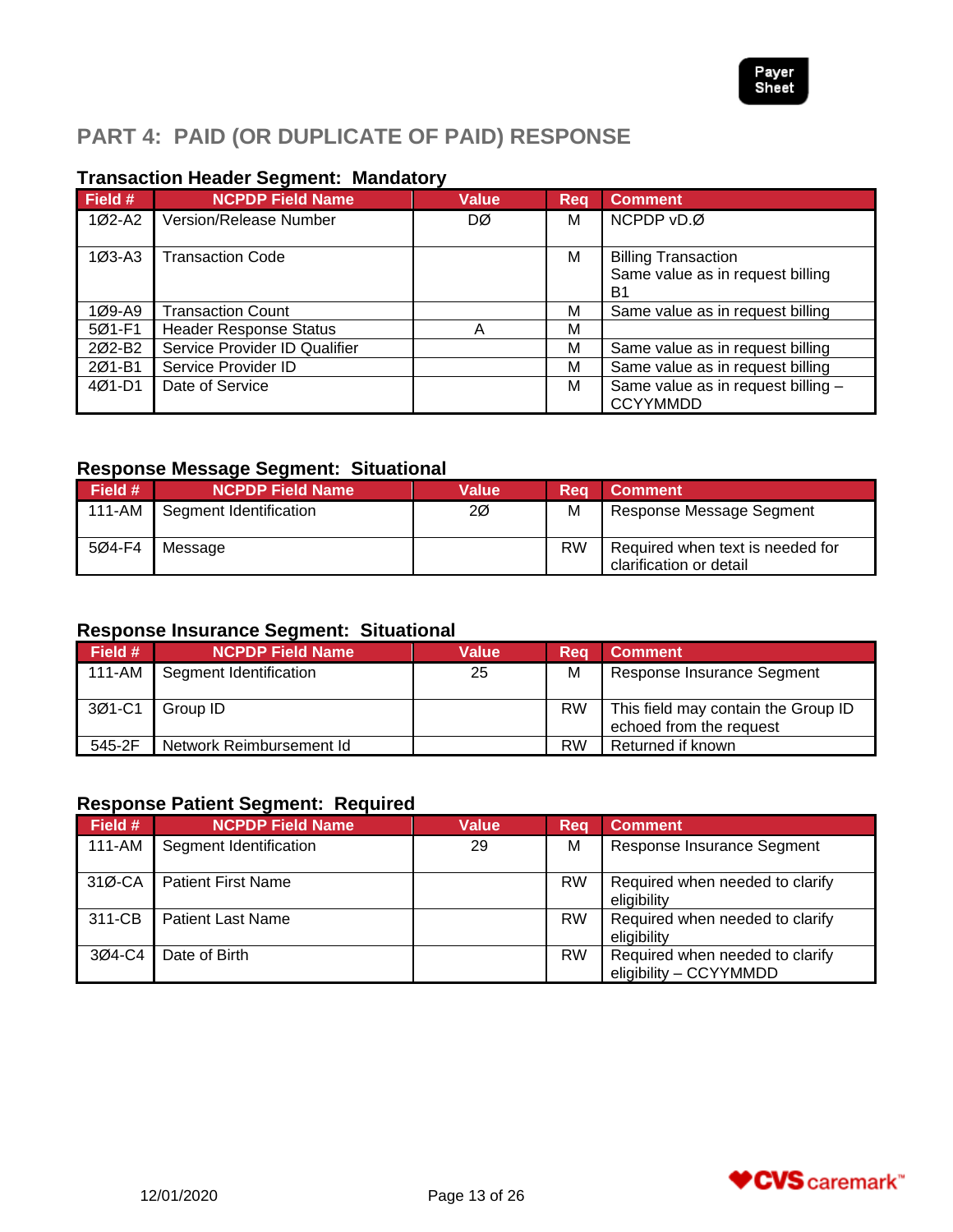

## **Response Status Segment: Mandatory**

| Field # | <b>NCPDP Field Name</b>                      | <b>Value</b> | <b>Req</b> | <b>Comment</b>                                                                                                                                                                                                                              |
|---------|----------------------------------------------|--------------|------------|---------------------------------------------------------------------------------------------------------------------------------------------------------------------------------------------------------------------------------------------|
| 111-AM  | Segment Identification                       | 21           | м          | <b>Response Status Segment</b>                                                                                                                                                                                                              |
| 112-AN  | <b>Transaction Response Status</b>           |              | M          | $P -$ Paid<br>D - Duplicate of Paid                                                                                                                                                                                                         |
| 5Ø3-F3  | <b>Authorization Number</b>                  |              | R          | Required when needed to identify<br>transaction                                                                                                                                                                                             |
| 13Ø-UF  | Additional Message Information<br>Count      | Max of 25    | <b>RW</b>  | Required when Additional Message<br>Information (526-FQ) is used                                                                                                                                                                            |
| 132-UH  | Additional Message Information<br>Qualifier  |              | <b>RW</b>  | Required when Additional Message<br>Information (526-FQ) is used                                                                                                                                                                            |
| 526-FQ  | Additional Message Information               |              | <b>RW</b>  | Required when additional text is<br>needed for clarification or detail                                                                                                                                                                      |
| 131-UG  | Additional Message Information<br>Continuity |              | <b>RW</b>  | Required when Additional Message<br>Information (526-FQ) is used,<br>another populated repetition of<br>Additional Message Information<br>(526-FQ) follows it, and the text of<br>the following message is a<br>continuation of the current |
| 549-7F  | Help Desk Phone Number<br>Qualifier          |              | RW         | Required when Help Desk Phone<br>Number (55Ø-8F) is used                                                                                                                                                                                    |
| 55Ø-8F  | Help Desk Phone Number                       |              | <b>RW</b>  | Required when needed to provide a<br>support telephone number to the<br>receiver                                                                                                                                                            |

# **Response Claim Segment: Mandatory**

| Field # | NCPDP Field Name                                                 | Value | Rea | <b>Comment</b>                |
|---------|------------------------------------------------------------------|-------|-----|-------------------------------|
| 111-AM  | Segment Identification                                           | 22    | M   | <b>Response Claim Segment</b> |
| 455-EM  | <b>Prescription/Service Reference</b><br><b>Number Qualifier</b> |       | M   | $1 - Rx$ Billing              |
| 4Ø2-D2  | <b>Prescription/Service Reference</b><br>Number                  |       | M   | <b>Rx Number</b>              |

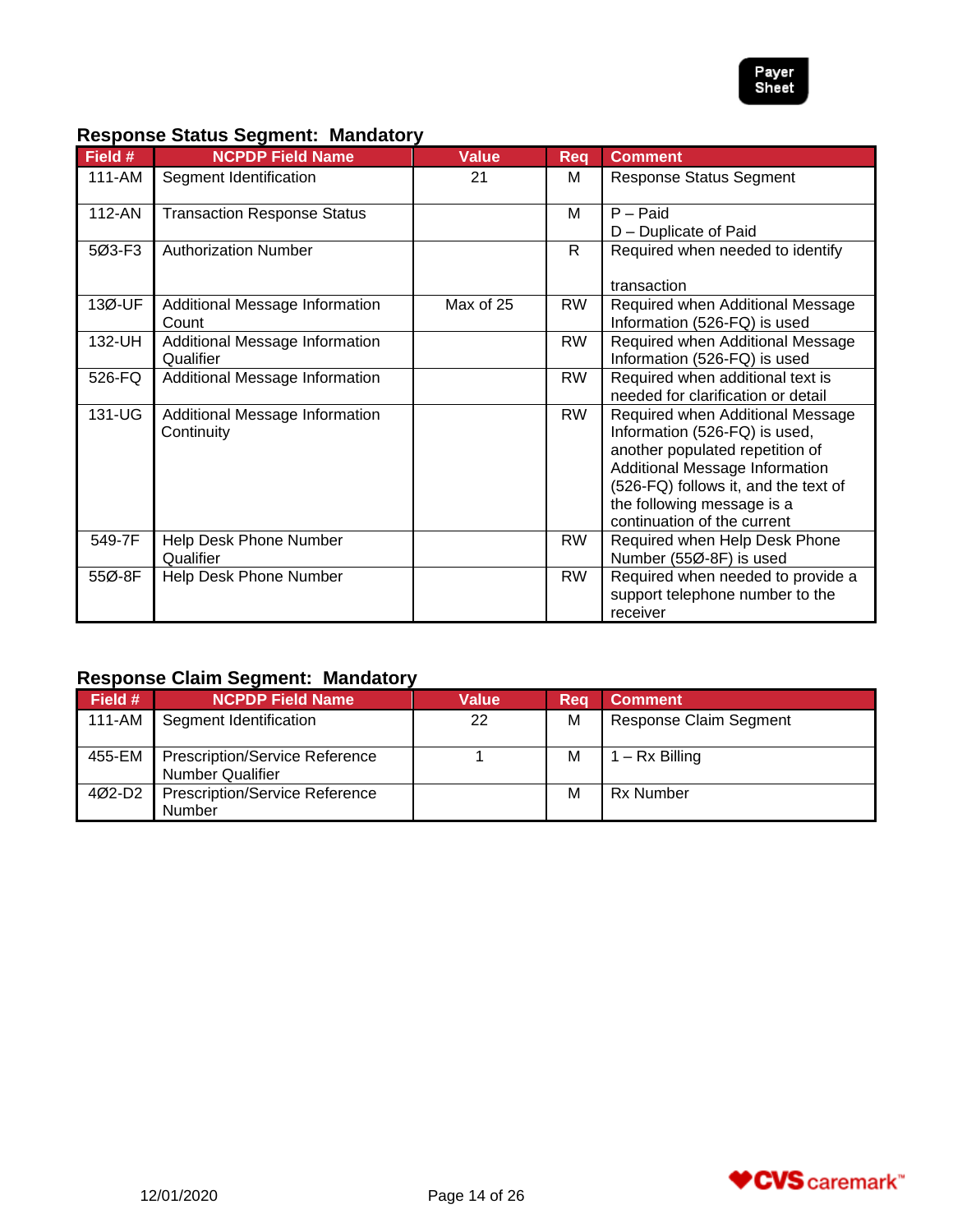

# **Response Pricing Segment: Mandatory**

| Field # | <b>NCPDP Field Name</b>                        | <b>Value</b> | Req          | <b>Comment</b>                                                                                                                                                                                                              |
|---------|------------------------------------------------|--------------|--------------|-----------------------------------------------------------------------------------------------------------------------------------------------------------------------------------------------------------------------------|
| 111-AM  | Segment Identification                         | 23           | м            | <b>Response Pricing Segment</b>                                                                                                                                                                                             |
| 5Ø5-F5  | <b>Patient Pay Amount</b>                      |              | $\mathsf{R}$ | This data element will be returned on<br>all paid claims                                                                                                                                                                    |
| 5Ø6-F6  | Ingredient Cost Paid                           |              | $\mathsf{R}$ | This data element will be returned on<br>all paid claims                                                                                                                                                                    |
| 5Ø7-F7  | <b>Dispensing Fee Paid</b>                     |              | <b>RW</b>    | This data element will be returned on<br>all paid claims                                                                                                                                                                    |
| 557-AV  | Tax Exempt Indicator                           |              | <b>RW</b>    | Required when the sender (health<br>plan) and/or patient is tax exempt<br>and exemption applies to this billing                                                                                                             |
| 558-AW  | Flat Sales Tax Amount Paid                     |              | <b>RW</b>    | Required when Flat Sales Tax<br>Amount Submitted (48Ø-HA) is<br>greater than zero (Ø) or if the Flat<br>Sales Tax Amount Paid (558-AW) is<br>used to arrive at the final<br>reimbursement                                   |
| 559-AX  | Percentage Sales Tax Amount<br>Paid            |              | <b>RW</b>    | Tax dollar amount paid to pharmacy                                                                                                                                                                                          |
| 56Ø-AY  | Percentage Sales Tax Rate Paid                 |              | <b>RW</b>    | Rate used to calculate Percentage<br>Sales Amount Paid                                                                                                                                                                      |
| 561-AZ  | Percentage Sales Tax Basis Paid                |              | <b>RW</b>    | Code indicating basis of dollars used<br>in calculating tax in the final paid<br>claim                                                                                                                                      |
| 521-FL  | <b>Incentive Amount Paid</b>                   |              | <b>RW</b>    | Required when Incentive Amount<br>Submitted (438-E3) is greater than<br>zero $(\emptyset)$                                                                                                                                  |
| 563-J2  | <b>Other Amount Paid Count</b>                 | Max of 3     | <b>RW</b>    | Required when Other Amount Paid<br>(565-J4) is used                                                                                                                                                                         |
| 564-J3  | <b>Other Amount Paid Qualifier</b>             |              | <b>RW</b>    | Required when Other Amount Paid<br>(565-J4) is used                                                                                                                                                                         |
| 565-J4  | Other Amount Paid                              |              | <b>RW</b>    | Required when Other Amount<br>Claimed Submitted (48Ø-H9) is<br>greater than zero $(\varnothing)$                                                                                                                            |
| 566-J5  | Other Payer Amount Recognized                  |              | <b>RW</b>    | Required when Other Payer Amount<br>Paid (431-DV) is greater than zero<br>$(\emptyset)$                                                                                                                                     |
| 5Ø9-F9  | <b>Total Amount Paid</b>                       |              | R            |                                                                                                                                                                                                                             |
| 522-FM  | <b>Basis of Reimbursement</b><br>Determination |              | <b>RW</b>    | Required when Ingredient Cost Paid<br>(506-F6) is greater than zero                                                                                                                                                         |
| 523-FN  | Amount Attributed To Sales Tax                 |              | <b>RW</b>    | Required when Patient Pay Amount<br>(5Ø5-F5) includes sales tax that is<br>the financial responsibility of the<br>member but is not also included in<br>any of the other fields that add up to<br><b>Patient Pay Amount</b> |
| 512-FC  | <b>Accumulated Deductible Amount</b>           |              | <b>RW</b>    | Returned if known                                                                                                                                                                                                           |
| 513-FD  | Remaining Deductible Amount                    |              | <b>RW</b>    | Returned if known                                                                                                                                                                                                           |
| 514-FE  | <b>Remaining Benefit Amount</b>                |              | <b>RW</b>    | Returned if known                                                                                                                                                                                                           |
| 517-FH  | Amount Applied to Periodic<br>Deductible       |              | <b>RW</b>    | Required when Patient Pay Amount<br>(5Ø5-F5) includes deductible                                                                                                                                                            |

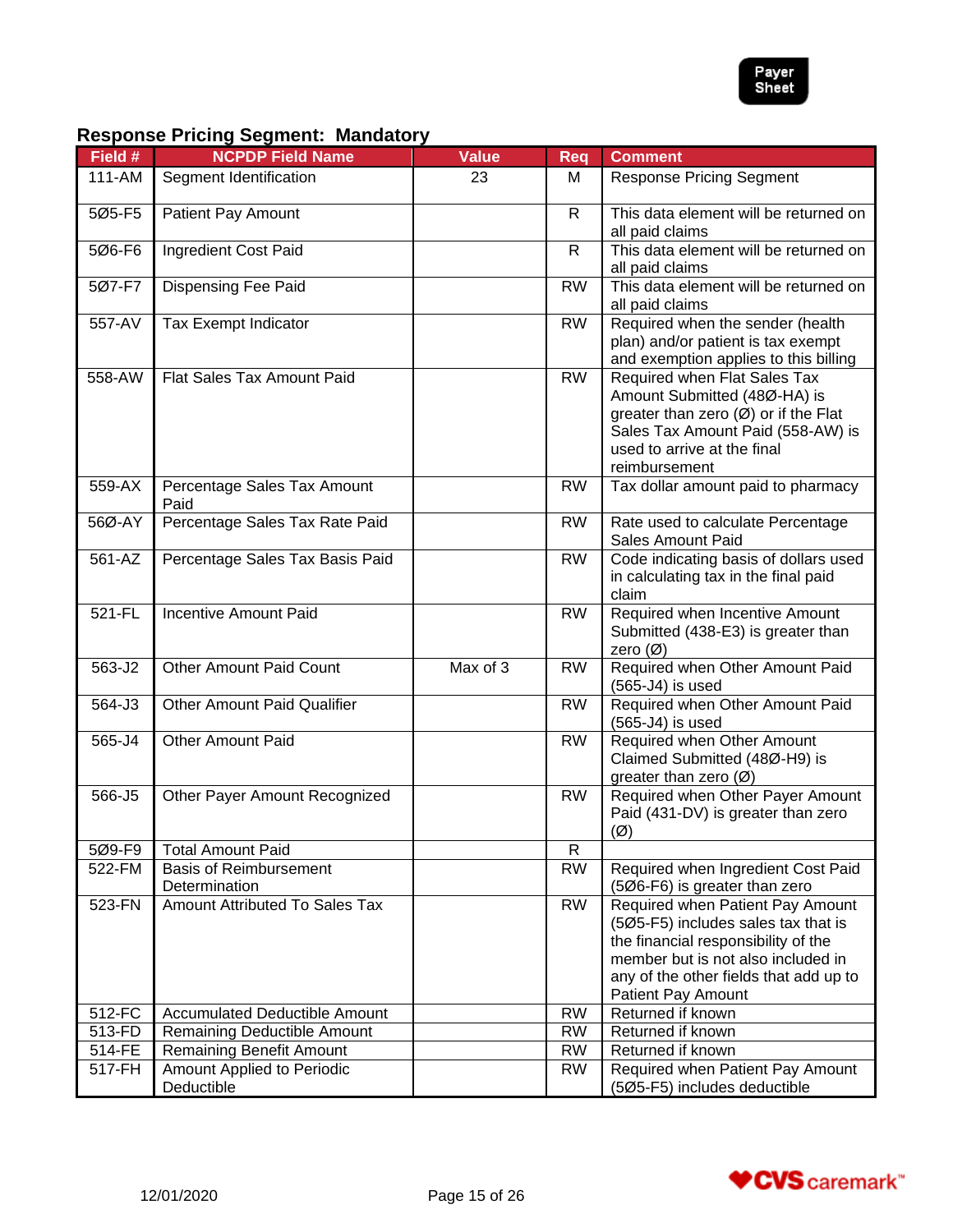

# **Response Pricing Segment: Mandatory (Cont.)**

| Field # | <b>NCPDP Field Name</b>                                    | <b>Value</b> | Rea       | <b>Comment</b>                                                                                           |
|---------|------------------------------------------------------------|--------------|-----------|----------------------------------------------------------------------------------------------------------|
| 518-FI  | Amount of Copay                                            |              | <b>RW</b> | Required when Patient Pay Amount<br>(5Ø5-F5) includes copay as patient<br>financial responsibility       |
| 52Ø-FK  | <b>Amount Exceeding Periodic</b><br><b>Benefit Maximum</b> |              | <b>RW</b> | Required when Patient Pay Amount<br>(5Ø5-F5) includes amount exceeding<br>periodic benefit maximum       |
| 572-4U  | Amount of Coinsurance                                      |              | <b>RW</b> | Required when Patient Pay Amount<br>(5Ø5-F5) includes coinsurance as<br>patient financial responsibility |

## **Response DUR/PPS Segment: Situational**

| Field # | <b>NCPDP Field Name</b>            | <b>Value</b> | <b>Req</b> | <b>Comment</b>                                                                                      |
|---------|------------------------------------|--------------|------------|-----------------------------------------------------------------------------------------------------|
| 111-AM  | Segment Identification             | 24           | M          | Response DUR/PPS Segment                                                                            |
| 567-J6  | DUR / PPS Response Code<br>Counter |              | <b>RW</b>  | Required when Reason for Service<br>Code (439-E4) is used                                           |
| 439-E4  | <b>Reason for Service Code</b>     |              | <b>RW</b>  | Required when utilization conflict is<br>detected                                                   |
| 528-FS  | <b>Clinical Significance Code</b>  |              | <b>RW</b>  | Required when needed to supply<br>additional information for the<br>utilization conflict            |
| 529-FT  | Other Pharmacy Indicator           |              | <b>RW</b>  | Required when needed to supply<br>additional information for the<br>utilization conflict            |
| 53Ø-FU  | Previous Date of Fill              |              | <b>RW</b>  | Required when needed to supply<br>additional information for the<br>utilization conflict - CCYYMMDD |
| 531-FV  | <b>Quantity of Previous Fill</b>   |              | <b>RW</b>  | Required when needed to supply<br>additional information for the<br>utilization conflict            |
| 532-FW  | Database Indicator                 |              | <b>RW</b>  | Required when needed to supply<br>additional information for the<br>utilization conflict            |
| 533-FX  | <b>Other Prescriber Indicator</b>  |              | RW         | Required when needed to supply<br>additional information for the<br>utilization conflict            |
| 544-FY  | <b>DUR Free Text Message</b>       |              | <b>RW</b>  | Required when needed to supply<br>additional information for the<br>utilization conflict            |
| 57Ø-NS  | <b>DUR Additional Text</b>         |              | <b>RW</b>  | Required when needed to supply<br>additional information for the<br>utilization conflict            |

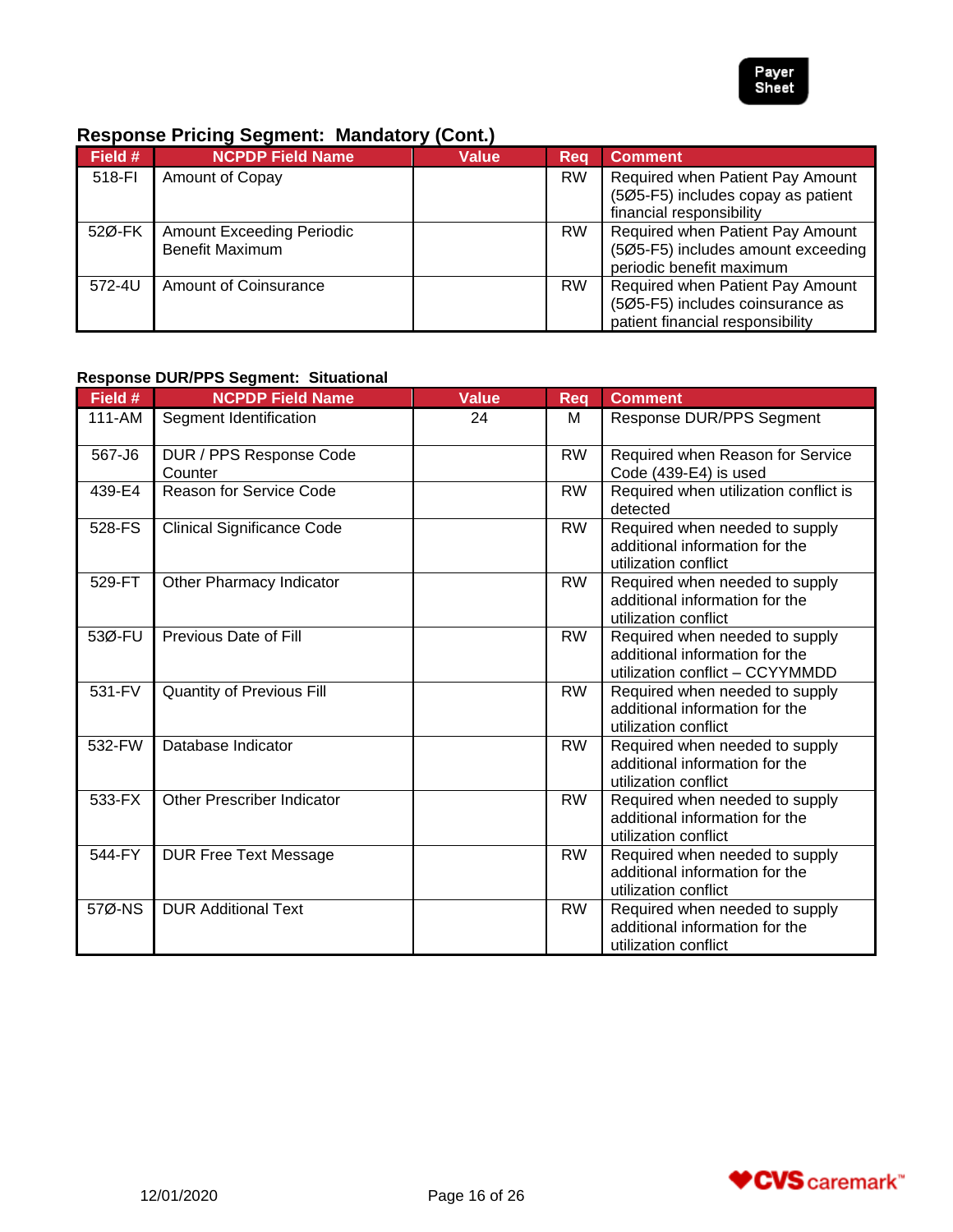

| Field #    | <b>NCPDP Field Name</b>                  | <b>Value</b> | <b>Req</b> | <b>Comment</b>                                                                                                                 |
|------------|------------------------------------------|--------------|------------|--------------------------------------------------------------------------------------------------------------------------------|
| $111 - AM$ | Segment Identification                   | 28           | м          | <b>Response Coordination of Benefits</b><br>Segment                                                                            |
| 355-NT     | Other Payer ID Count                     | Max of 3     | M          |                                                                                                                                |
| 338-5C     | Other Payer Coverage Type                |              | M          |                                                                                                                                |
| 339-6C     | Other Payer ID Qualifier                 |              | RW         | Required when Other Payer ID<br>(34Ø-7C) is used                                                                               |
| 34Ø-7C     | Other Payer ID                           |              | <b>RW</b>  | Required when other insurance<br>information is available for<br>coordination of benefits                                      |
| 991-MH     | Other Payer Processor Control<br>Number  |              | <b>RW</b>  | Required when other insurance<br>information is available for<br>coordination of benefits                                      |
| 356-NU     | Other Payer Cardholder ID                |              | <b>RW</b>  | Required when other insurance<br>information is available for<br>coordination of benefits                                      |
| 992-MJ     | Other Payer Group ID                     |              | <b>RW</b>  | Required when other insurance<br>information is available for<br>coordination of benefits                                      |
| 142-UV     | Other Payer Person Code                  |              | <b>RW</b>  | Required when needed to uniquely<br>identify the family members within<br>the Cardholder ID, as assigned by<br>the other payer |
| 127-UB     | Other Payer Help Desk Phone<br>Number    |              | <b>RW</b>  | Required when needed to provide a<br>support telephone number of the<br>other payer to the receiver                            |
| 143-UW     | Other Payer Patient Relationship<br>Code |              | <b>RW</b>  | Required when needed to uniquely<br>identify the family members within<br>the Cardholder ID, as assigned by<br>the other payer |

# **Response Coordination of Benefits Segment: Required**

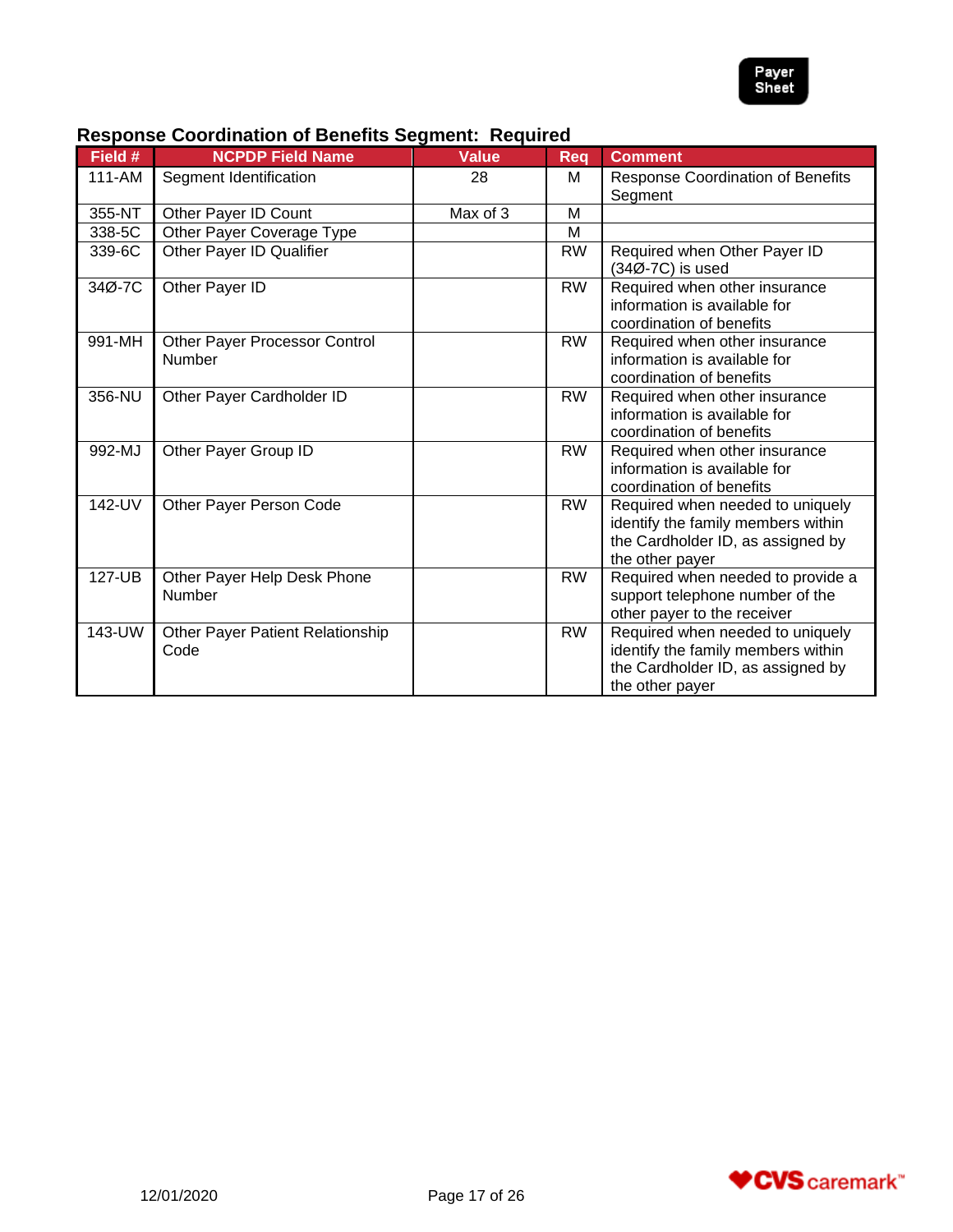

# <span id="page-17-0"></span>**PART 5: REJECT RESPONSE**

# **Transaction Header Segment: Mandatory**

| Field #            | <b>NCPDP Field Name</b>       | <b>Value</b> | <b>Req</b> | <b>Comment</b>                                                                   |
|--------------------|-------------------------------|--------------|------------|----------------------------------------------------------------------------------|
| 1Ø2-A2             | Version/Release Number        | DØ           | М          | NCPDP vD.Ø                                                                       |
| 1Ø3-A3             | <b>Transaction Code</b>       |              | м          | <b>Billing Transaction</b><br>Same value as in request billing<br>B <sub>1</sub> |
| 1Ø9-A9             | <b>Transaction Count</b>      |              | M          | Same value as in request billing                                                 |
| 5Ø1-F1             | <b>Header Response Status</b> | А            | М          |                                                                                  |
| 202-B <sub>2</sub> | Service Provider ID Qualifier |              | M          | Same value as in request billing                                                 |
| 2Ø1-B1             | Service Provider ID           |              | М          | Same value as in request billing                                                 |
| 4Ø1-D1             | Date of Service               |              | М          | Same value as in request billing -<br><b>CCYYMMDD</b>                            |

# **Response Message Segment: Situational**

| Field # | <b>NCPDP Field Name</b> | <b>Value</b> | Rea | <b>■ Comment</b>         |
|---------|-------------------------|--------------|-----|--------------------------|
| 111-AM  | Segment Identification  | 2Ø           | M   | Response Message Segment |
| 5Ø4-F4  | Message                 |              |     |                          |

## **Response Insurance Segment: Situational**

| <b>Field #</b> | <b>NCPDP Field Name</b> | Value | Rea | <b>Comment</b>                                                 |
|----------------|-------------------------|-------|-----|----------------------------------------------------------------|
| 111-AM         | Segment Identification  | 25    | M   | Response Insurance Segment                                     |
| 3Ø1-C1         | Group ID                |       | R   | This field may contain the Group ID<br>echoed from the request |

# **Response Patient Segment: Mandatory**

| Field # | <b>NCPDP Field Name</b>   | <b>Value</b> | Req       | <b>Comment</b>                                            |
|---------|---------------------------|--------------|-----------|-----------------------------------------------------------|
| 111-AM  | Segment Identification    | 29           | M         | <b>Response Patient Segment</b>                           |
| 31Ø-CA  | <b>Patient First Name</b> |              | <b>RW</b> | Required when needed to clarify<br>eligibility            |
| 311-CB  | <b>Patient Last Name</b>  |              | <b>RW</b> | Required when needed to clarify<br>eligibility            |
| 3Ø4-C4  | Date of Birth             |              | <b>RW</b> | Required when needed to clarify<br>eligibility - CCYYMMDD |

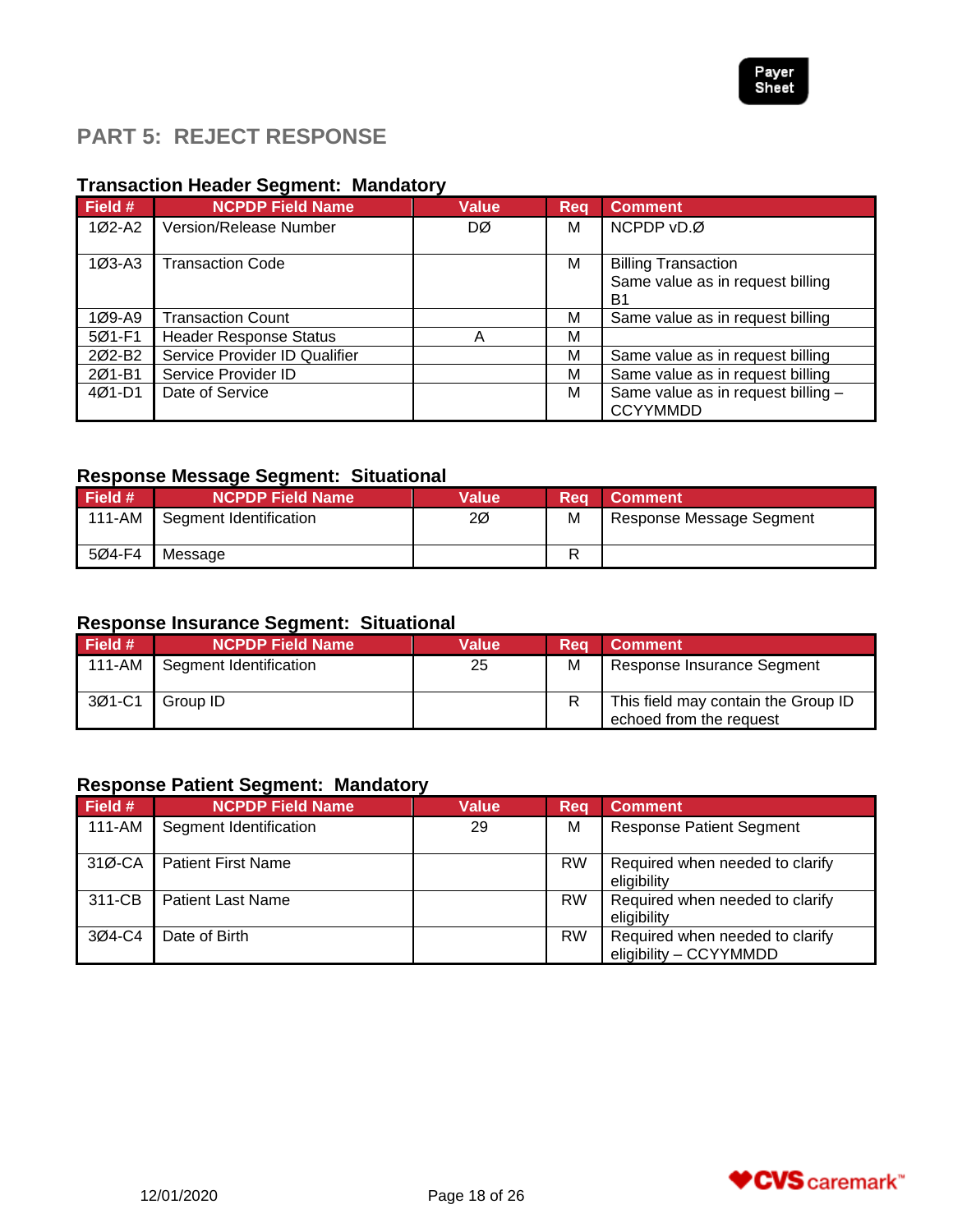

## **Response Status Segment: Mandatory**

| Field # | <b>NCPDP Field Name</b>                      | <b>Value</b> | <b>Req</b> | <b>Comment</b>                                                                                                                                                                                                                              |
|---------|----------------------------------------------|--------------|------------|---------------------------------------------------------------------------------------------------------------------------------------------------------------------------------------------------------------------------------------------|
| 111-AM  | Segment Identification                       | 21           | м          | <b>Response Status Segment</b>                                                                                                                                                                                                              |
| 112-AN  | <b>Transaction Response Status</b>           |              | м          | $R - Reject$                                                                                                                                                                                                                                |
| 5Ø3-F3  | <b>Authorization Number</b>                  |              | <b>RW</b>  | Required when needed to identify                                                                                                                                                                                                            |
|         |                                              |              |            | transaction                                                                                                                                                                                                                                 |
| 51Ø-FA  | <b>Reject Count</b>                          | Max of 5     | R          |                                                                                                                                                                                                                                             |
| 511-FB  | <b>Reject Code</b>                           |              | R          |                                                                                                                                                                                                                                             |
| 546-4F  | Reject Field Occurrence Indicator            |              | <b>RW</b>  | Required when a repeating field is in<br>error, to identify repeating field<br>occurrence                                                                                                                                                   |
| 13Ø-UF  | Additional Message Information<br>Count      | Max of 25    | <b>RW</b>  | Required when Additional Message<br>Information (526-FQ) is used                                                                                                                                                                            |
| 132-UH  | Additional Message Information<br>Qualifier  |              | <b>RW</b>  | Required when Additional Message<br>Information (526-FQ) is used                                                                                                                                                                            |
| 526-FQ  | Additional Message Information               |              | <b>RW</b>  | Required when additional text is<br>needed for clarification or detail                                                                                                                                                                      |
| 131-UG  | Additional Message Information<br>Continuity |              | <b>RW</b>  | Required when Additional Message<br>Information (526-FQ) is used,<br>another populated repetition of<br>Additional Message Information<br>(526-FQ) follows it, and the text of<br>the following message is a<br>continuation of the current |
| 549-7F  | Help Desk Phone Number<br>Qualifier          |              | <b>RW</b>  | Required when Help Desk Phone<br>Number (55Ø-8F) is used                                                                                                                                                                                    |
| 55Ø-8F  | Help Desk Phone Number                       |              | <b>RW</b>  | Required when needed to provide a<br>support telephone number to the<br>receiver                                                                                                                                                            |

# **Response Claim Segment: Mandatory**

| Field # | <b>NCPDP Field Name</b>                                          | Value | 'Rea | <b>Comment</b>                |
|---------|------------------------------------------------------------------|-------|------|-------------------------------|
| 111-AM  | Segment Identification                                           | 22    | M    | <b>Response Claim Segment</b> |
| 455-EM  | <b>Prescription/Service Reference</b><br><b>Number Qualifier</b> |       | M    | – Rx Billing                  |
| 4Ø2-D2  | <b>Prescription/Service Reference</b><br>Number                  |       | м    | <b>Rx Number</b>              |

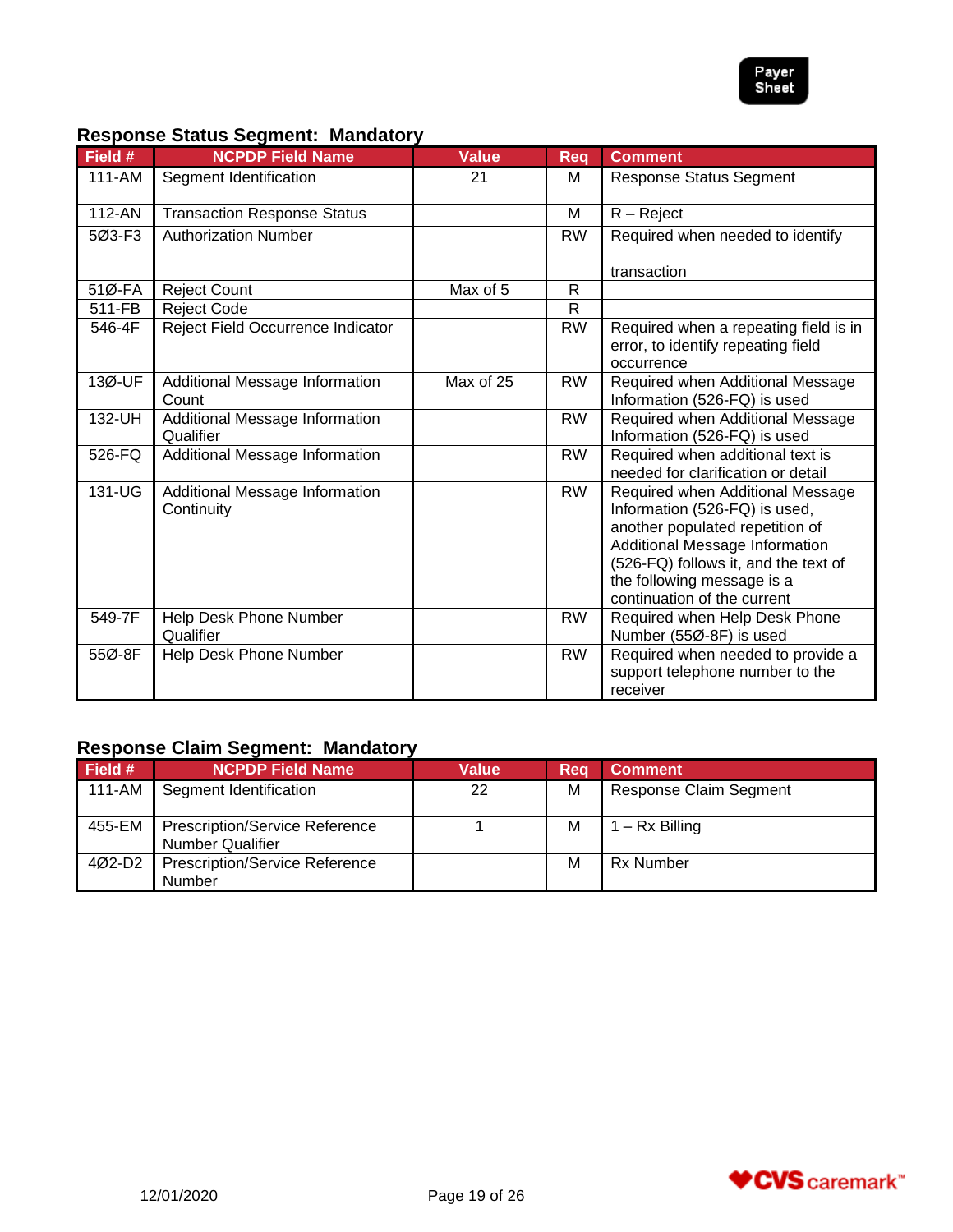

# **Response DUR/PPS Segment: Situational**

| Field # | <b>NCPDP Field Name</b>                 | <b>Value</b> | <b>Reg</b> | <b>Comment</b>                                                                                      |
|---------|-----------------------------------------|--------------|------------|-----------------------------------------------------------------------------------------------------|
| 111-AM  | Segment Identification                  | 24           | м          | Response DUR/PPS Segment                                                                            |
| 567-J6  | <b>DUR/PPS Response Code</b><br>Counter | Max of 9     | <b>RW</b>  | Required when Reason for Service<br>Code (439-E4) is used                                           |
| 439-E4  | Reason for Service Code                 |              | <b>RW</b>  | Required when utilization conflict is<br>detected                                                   |
| 528-FS  | <b>Clinical Significance Code</b>       |              | <b>RW</b>  | Required when needed to supply<br>additional information for the<br>utilization conflict            |
| 529-FT  | Other Pharmacy Indicator                |              | <b>RW</b>  | Required when needed to supply<br>additional information for the<br>utilization conflict            |
| 53Ø-FU  | Previous Date of Fill                   |              | <b>RW</b>  | Required when needed to supply<br>additional information for the<br>utilization conflict - CCYYMMDD |
| 531-FV  | <b>Quantity of Previous Fill</b>        |              | <b>RW</b>  | Required when Previous Date of Fill<br>$(53\emptyset$ -FU) is used                                  |
| 532-FW  | Database Indicator                      |              | <b>RW</b>  | Required when needed to supply<br>additional information for the<br>utilization conflict            |
| 533-FX  | <b>Other Prescriber Indicator</b>       |              | <b>RW</b>  | Required when needed to supply<br>additional information for the<br>utilization conflict            |
| 544-FY  | <b>DUR Free Text Message</b>            |              | <b>RW</b>  | Required when needed to supply<br>additional information for the<br>utilization conflict            |
| 57Ø-NS  | <b>DUR Additional Text</b>              |              | <b>RW</b>  | Required when Reason for Service<br>Code (439-E4) is used                                           |

# **Response Prior Authorization Segment: Situational**

| Field # | <b>NCPDP Field Name</b>                  | <b>Value</b> | Req       | <b>Comment</b>                                                                                                            |
|---------|------------------------------------------|--------------|-----------|---------------------------------------------------------------------------------------------------------------------------|
| 111-AM  | Segment Identification                   | 26           | м         | <b>Response Prior Authorization</b><br>Segment                                                                            |
| 498-PY  | Prior Authorization Number -<br>Assigned |              | <b>RW</b> | Required when the receiver must<br>submit this Prior Authorization<br>Number in order to receive payment<br>for the claim |

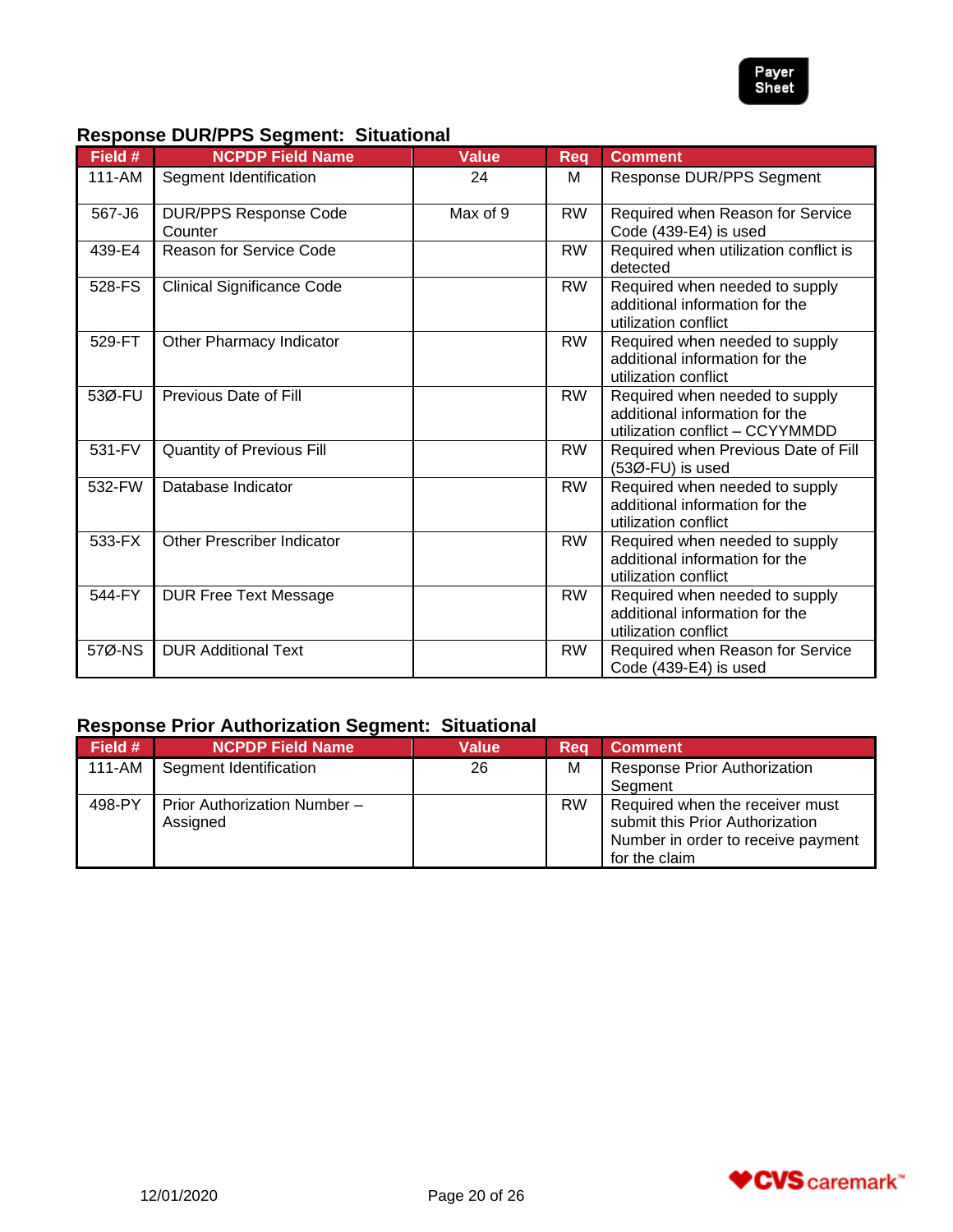

| Field # | <b>NCPDP Field Name</b>                        | <b>Value</b> | Req       | <b>Comment</b>                                                                            |
|---------|------------------------------------------------|--------------|-----------|-------------------------------------------------------------------------------------------|
| 111-AM  | Segment Identification                         | 28           | м         | <b>Response Coordination of Benefits</b><br>Segment                                       |
| 355-NT  | Other Payer ID Count                           | Max of 3     | м         |                                                                                           |
| 338-5C  | Other Payer Coverage Type                      |              | М         |                                                                                           |
| 339-6C  | Other Payer ID Qualifier                       |              | <b>RW</b> | Required when Other Payer ID<br>(34Ø-7C) is used                                          |
| 34Ø-7C  | Other Payer ID                                 |              | <b>RW</b> | Required when other insurance<br>information is available for<br>coordination of benefits |
| 991-MH  | Other Payer Processor Control<br><b>Number</b> |              | <b>RW</b> | Required when other insurance<br>information is available for<br>coordination of benefits |
| 356-NU  | Other Payer Cardholder ID                      |              | <b>RW</b> | Required when other insurance<br>information is available for<br>coordination of benefits |
| 992-MJ  | Other Payer Group ID                           |              | <b>RW</b> | Required when other insurance<br>information is available for<br>coordination of benefits |
| 142-UV  | Other Payer Person Code                        |              | <b>RW</b> | Required when known                                                                       |
| 127-UB  | Other Payer Help Desk Phone<br><b>Number</b>   |              | <b>RW</b> | Required when known                                                                       |
| 143-UW  | Other Payer Patient Relationship<br>Code       |              | <b>RW</b> | Required when known                                                                       |

# **Response Coordination of Benefits Segment: Required**

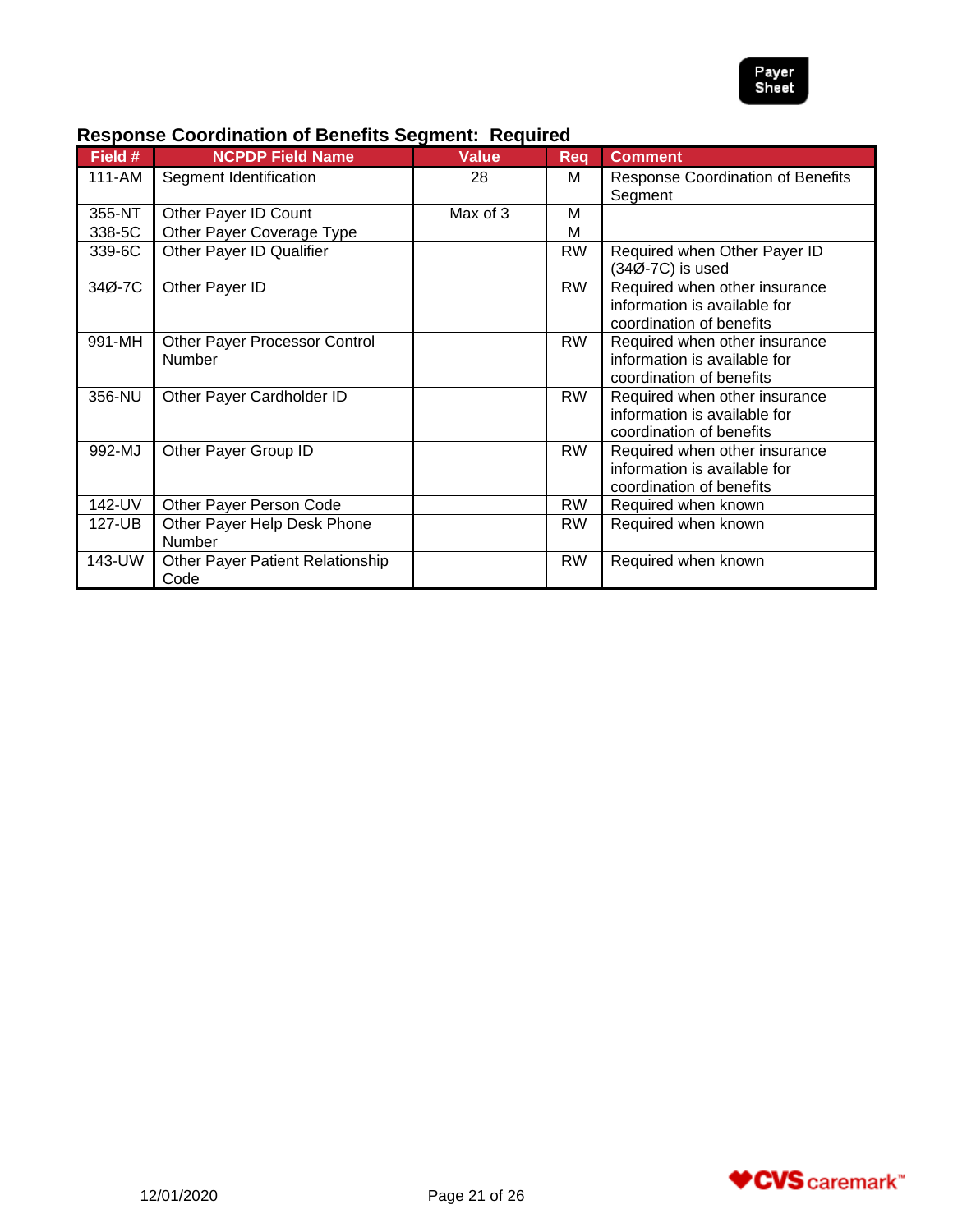# <span id="page-21-0"></span>**APPENDIX A: BIN / PCN COMBINATIONS**

|            | <b>COB PCN Values</b>                                                                                       |
|------------|-------------------------------------------------------------------------------------------------------------|
| <b>BIN</b> | <b>Processor Control Number</b>                                                                             |
| 004336     | MCAIDADV (Replaces ADV)                                                                                     |
| 012114     | <b>MCAIDADV</b><br><b>MCAIDDE</b><br><b>MCAIDMN</b><br><b>MCAIDMS</b><br><b>MCAIDMSCP</b><br><b>MCAIDOH</b> |
| 013089     | <b>MCAIDADV</b><br><b>MCAIDDE</b><br><b>MCAIDMN</b><br><b>MCAIDMS</b><br><b>MCAIDMSCP</b><br><b>MCAIDOH</b> |
| 610591     | MCAIDADV (Replaces ADV)                                                                                     |
| 020107     | <b>IRXCOBOPAP</b>                                                                                           |
| 020107     | <b>IRXCOMOPAP</b>                                                                                           |
| 020396     | <b>IRXCOBAP</b>                                                                                             |
| 020396     | <b>IRXCOMAP</b>                                                                                             |

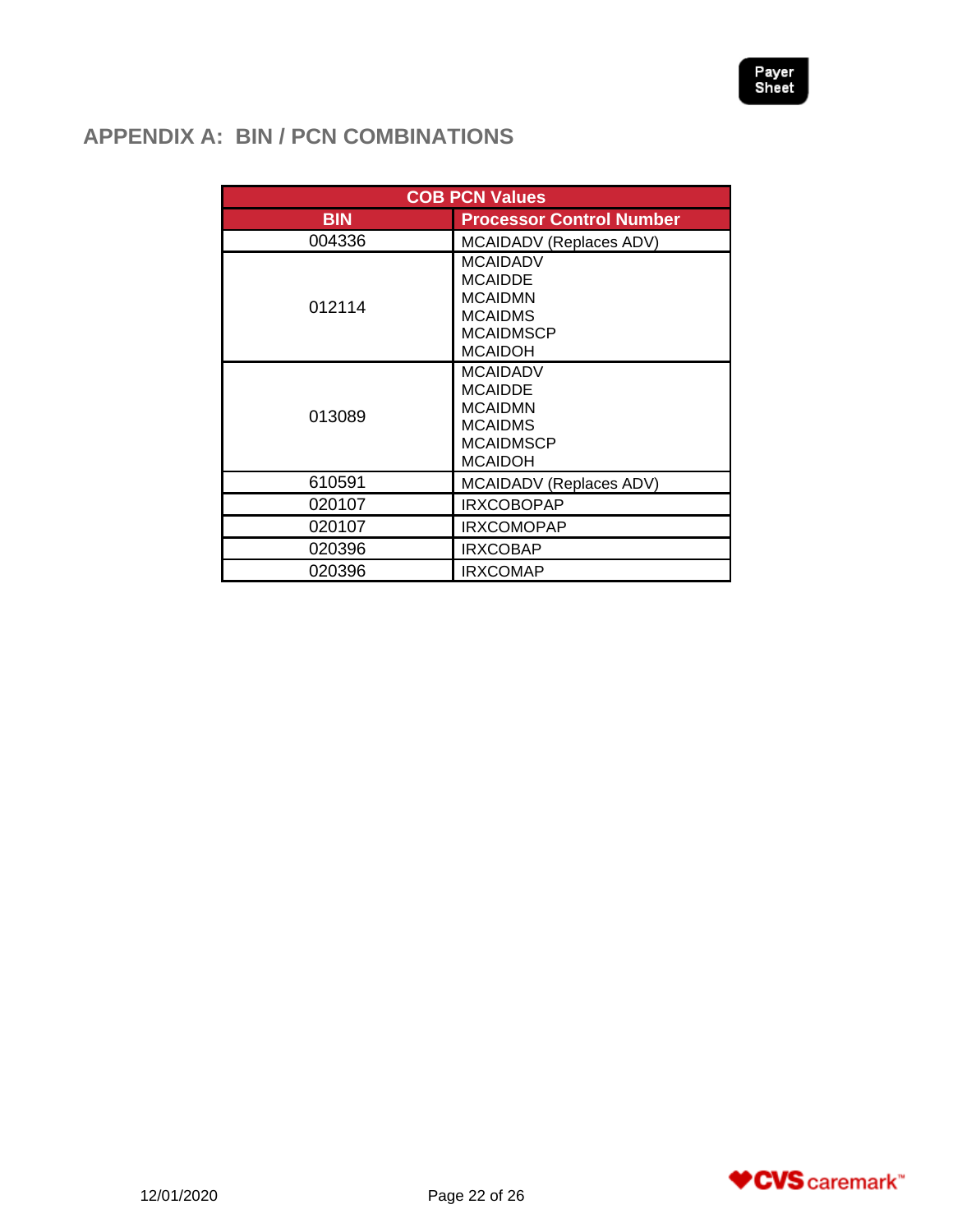# <span id="page-22-0"></span>**APPENDIX B: COORDINATION OF BENEFITS (COB)**

#### <span id="page-22-1"></span>**Medicaid COB COL**

- Use the information provided in the chart below to submit the claim
- The OPAP field (Other Payer Amount Paid) should be populated

RXPCN ADV will begin to transition to MCAIDADV for most Medicaid Plans (does not apply to certain plans with unique RXPCN values or states that have unique RXPCN values (e.g., Ohio, Delaware, Minnesota and Mississippi). This will allow pharmacies to more easily identify Medicaid plans and COB pricing scenarios for those plans. This will be an on-going enhancement, starting with new plans and will eventually roll out to existing plans. **Please do not change any current setups until directed to do so by communication or being presented with an updated Member Id Card.**

**All other forms of insurance coverage (e.g., Medicare Part B or Part D, commercial insurance, etc.) should be submitted before Medicaid.** Please update the member profile with COB information.

| <b>Scenario</b> | If the Primary<br><b>is</b>  | If the<br><b>Secondary</b><br>is | <b>BIN</b> | <b>PCN</b>                                                                                                                    | <b>Other</b><br><b>Coverage Code</b> |
|-----------------|------------------------------|----------------------------------|------------|-------------------------------------------------------------------------------------------------------------------------------|--------------------------------------|
|                 | Medicare<br>Part D Plan      | Medicaid                         | 012114     | MCAIDADV (Replaces ADV)<br><b>MCAIDDE</b><br><b>MCAIDMN</b><br><b>MCAIDMS</b><br><b>MCAIDMSCP</b><br><b>MCAIDOH</b>           | Ø2, Ø3, Ø4                           |
| Scenario #1     |                              |                                  | 020107     | <b>IRXCOBOPAP</b>                                                                                                             | Ø2, Ø3, Ø4                           |
|                 |                              |                                  | 020396     | <b>IRXCOBAP</b>                                                                                                               | Ø2, Ø3, Ø4                           |
|                 |                              |                                  | 004336*    | <b>MCAIDADV</b> (Replaces<br>ADV)                                                                                             | Ø2, Ø3, Ø4                           |
|                 |                              |                                  | 610591*    | MCAIDADV (Replaces<br>ADV)                                                                                                    | Ø2, Ø3, Ø4                           |
| Scenario #2     | Commercial<br>Insurance Plan | Medicaid                         | 013089     | <b>MCAIDADV</b> (Replaces<br>ADV)<br><b>MCAIDDE</b><br><b>MCAIDMN</b><br><b>MCAIDMS</b><br><b>MCAIDMSCP</b><br><b>MCAIDOH</b> | Ø2, Ø3, Ø4                           |
|                 |                              |                                  | 020107     | <b>IRXCOMOPAP</b>                                                                                                             | Ø2, Ø3, Ø4                           |
|                 |                              |                                  | 020396     | <b>IRXCOMAP</b>                                                                                                               | Ø2, Ø3, Ø4                           |
|                 |                              |                                  | 004336*    | <b>MCAIDADV</b> (Replaces<br>ADV)                                                                                             | Ø2, Ø3, Ø4                           |
|                 |                              |                                  | 610591*    | <b>MCAIDADV</b> (Replaces<br>ADV)                                                                                             | Ø2, Ø3, Ø4                           |

# <span id="page-22-2"></span>**Example of Medicaid COB**

\*Note: usage of Primary BIN for secondary billing is being phased out

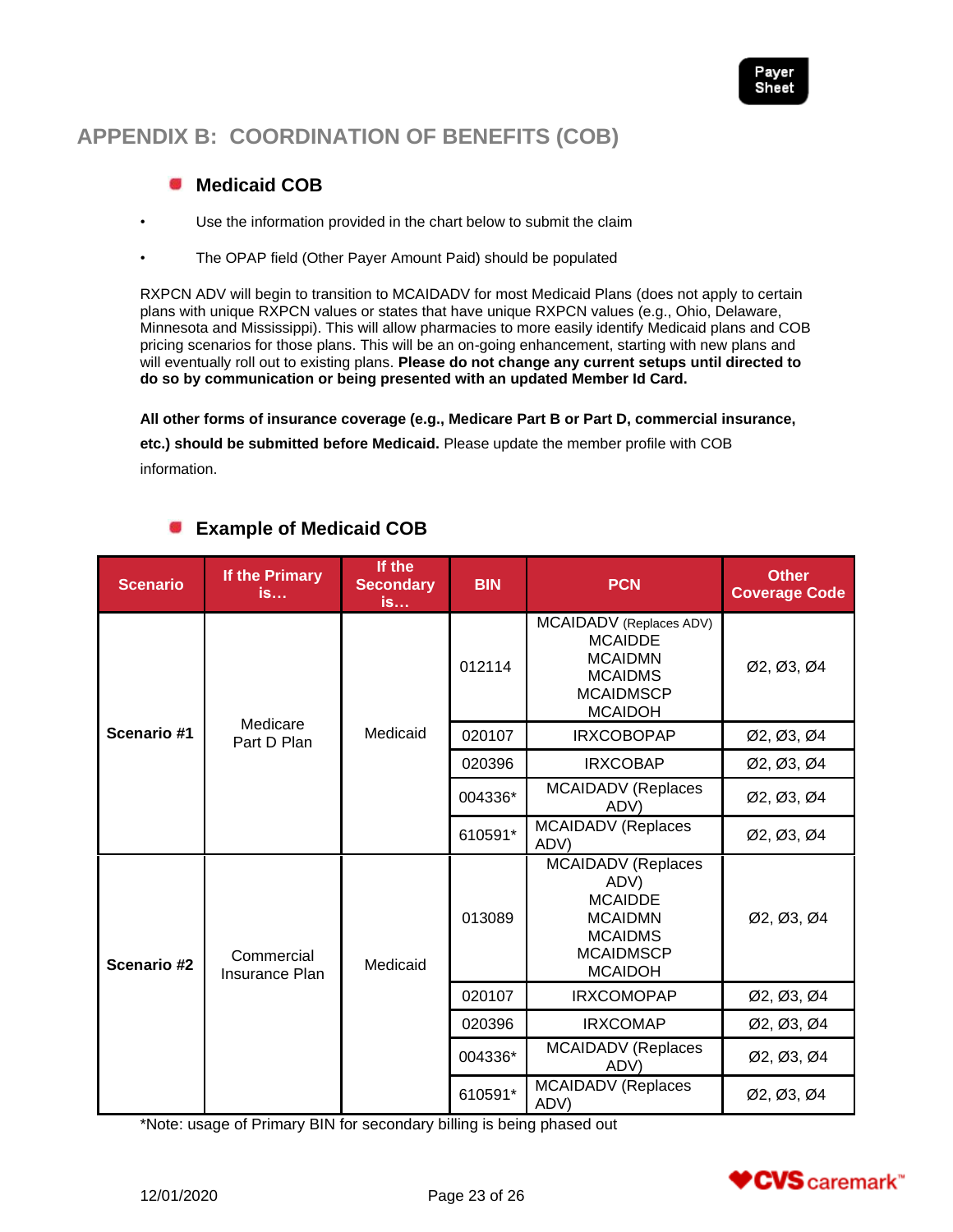

# <span id="page-23-0"></span>**APPENDIX C: Sales Tax Submission**

# <span id="page-23-1"></span>**Sales Tax Billing Claim Submission**

#### **Mail / Specialty Pharmacies or Retail Pharmacies submitting claims, with Sales Tax, are required to submit the values detailed below.**

A submitted Pharmacy Service Type (147-U7) of 06 – Mail Order Pharmacy Services or 08 – Specialty Care Pharmacy Services, will indicate the order is being shipped to the Patient. The value submitted in Patient State/Province Address (324-CO) should be linked to actual destination address of the Patient (if destination address is not available, use Patient demographic address)**.** 

| <b>NCPCP Segment</b>             | <b>NCPDP</b><br>Field # | <b>NCPDP Field Name</b>                | <b>Value</b>            |
|----------------------------------|-------------------------|----------------------------------------|-------------------------|
| 322-CM<br><b>Patient Segment</b> |                         | <b>Patient Street Address</b>          |                         |
| 323-CN<br><b>Patient Segment</b> |                         | <b>Patient City Address</b>            |                         |
| 324-CO<br><b>Patient Segment</b> |                         | <b>Patient State/Province Address</b>  |                         |
| 325-CP<br><b>Patient Segment</b> |                         | Patient Zip/Postal Zone                |                         |
| <b>Patient Segment</b>           | 481-HA                  | <b>Flat Sales Tax Amount Submitted</b> |                         |
| Claim Segment                    | 147-U7                  | <b>Pharmacy Service Type</b>           | 06 Mail<br>08 Specialty |
| 482-GE<br><b>Pricing Segment</b> |                         | Percentage Sales Tax Amount Submitted  |                         |
| <b>Pricing Segment</b><br>483-HE |                         | Percentage Sales Tax Rate Submitted    |                         |
| 484-JE<br><b>Pricing Segment</b> |                         | Percentage Sales Tax Basis Submitted   |                         |

## **Required Fields for Tax, on Mail Order / Specialty Claims**

Retail Specialty Pharmacies should either submit the Pharmacy Service Type Code as 01 (Community/Retail Pharmacy Services) or leave the field blank in order to be reimbursed Sales Tax properly.

#### **Required Fields for Tax, on Retail Claims**

| <b>NCPCP Segment</b>             | <b>NCPDP</b><br>Field # | <b>NCPDP Field Name</b>                | <b>Value</b> |
|----------------------------------|-------------------------|----------------------------------------|--------------|
| <b>Patient Segment</b>           | 322-CM                  | <b>Patient Street Address</b>          |              |
| <b>Patient Segment</b>           | 323-CN                  | <b>Patient City Address</b>            |              |
| <b>Patient Segment</b>           | 324-CO                  | <b>Patient State/Province Address</b>  |              |
| <b>Patient Segment</b>           | 325-CP                  | Patient Zip/Postal Zone                |              |
| 481-HA<br><b>Patient Segment</b> |                         | <b>Flat Sales Tax Amount Submitted</b> |              |
| <b>Pricing Segment</b>           | 482-GE                  | Percentage Sales Tax Amount Submitted  |              |
| <b>Pricing Segment</b>           | 483-HE                  | Percentage Sales Tax Rate Submitted    |              |
| <b>Pricing Segment</b>           | 484-JE                  | Percentage Sales Tax Basis Submitted   |              |

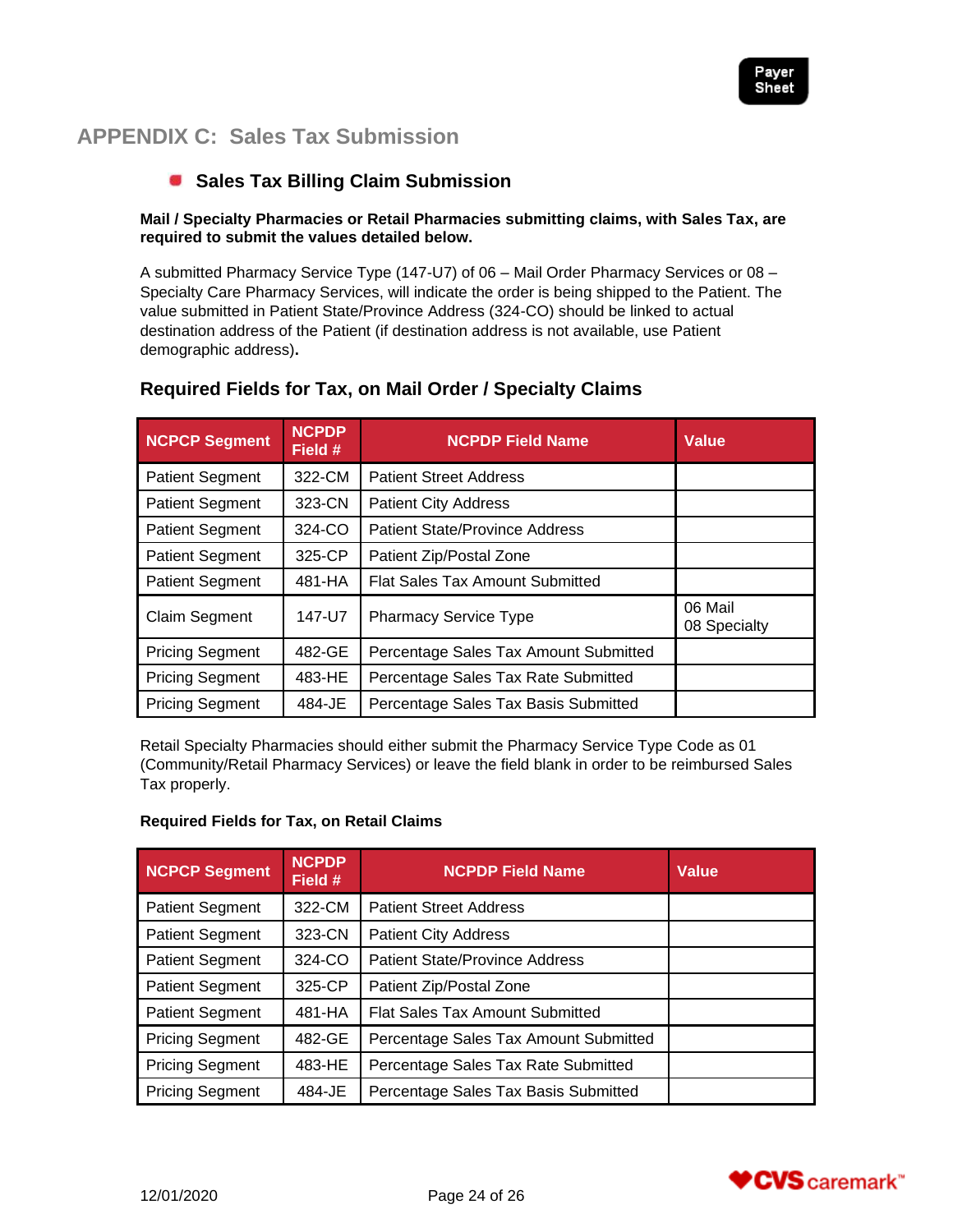

# <span id="page-24-0"></span>**APPENDIX D: 34ØB Claim Submission**

## <span id="page-24-1"></span>**Medicaid 34ØB Claim Submission**

**Providers must not submit Claims for Covered Items purchased through the 340B Drug Pricing Program to a Medicaid plan unless all the following conditions are met.**

- **Submission of a Claim for a Covered Item purchased through the 340B Drug Pricing Program is permitted by the applicable state Medicaid program and the Plan Sponsor.**
- **Plan Sponsor or CVS Caremark has published Plan specific Claim submission requirements.**
- **Provider can implement the Plan specific Claim submission requirements.**

Plan specific Claim submission requirements for Covered Items purchased through the 340B Drug Pricing Program often utilize one of the following methods:

#### **Method One**

Indication that the product billed (Field 4Ø7-D7 or 489-TE as applicable) is purchased through the 340B Drug Pricing Program.

| <b>NCPDP</b><br>Field No. | <b>NCPDP Field</b><br><b>Name</b>       | <b>Value</b> | <b>Segment</b><br><b>Summary</b> | <b>Comments</b>                                                                                                                                                           |
|---------------------------|-----------------------------------------|--------------|----------------------------------|---------------------------------------------------------------------------------------------------------------------------------------------------------------------------|
| 420-DK                    | Submission<br><b>Clarification Code</b> | $20 = 340B$  | <b>RW</b>                        | $2\varnothing$ = Required when designating the product<br>being billed is purchased pursuant to rights under<br>Section 340B of the Public Health Service Act of<br>1992. |

#### **Method Two**

Indication that the product billed (Field 4Ø7-D7 or 489-TE as applicable) is purchased through the 340B Drug Pricing Program, and the product's actual acquisition cost as realized through the 340B Drug Pricing Program is included in the submission along with an indication that such amount is related to the 340B Drug Pricing Program.

| <b>NCPDP</b><br><b>Field No.</b> | <b>NCPDP Field</b><br><b>Name</b>   | Value                         | <b>Segment</b><br><b>Summary</b> | <b>Comments</b>                                                                                                                                                                                                                                      |
|----------------------------------|-------------------------------------|-------------------------------|----------------------------------|------------------------------------------------------------------------------------------------------------------------------------------------------------------------------------------------------------------------------------------------------|
| 420-DK                           | Submission<br>Clarification<br>Code | $20 = 340B$                   | <b>RW</b>                        | $2\varnothing$ = Required when designating the product<br>being billed is purchased pursuant to rights<br>under Section 340B of the Public Health<br>Service Act of 1992.                                                                            |
| 409-D9                           | <b>Ingredient Cost</b><br>Submitted | Actual<br>Acquisition<br>Cost | <b>RW</b>                        | Required when submitting claims for a<br>product purchased pursuant to rights under<br>Section 340B of the Public Health Service<br>Act of 1992. Providers must submit their<br>actual acquisition cost as required by the<br>state or Plan Sponsor. |
| 423-DN                           | Basis of Cost<br>Determination      | $Ø8 = 34ØB$                   | <b>RW</b>                        | $Ø8$ = Required when designating the<br>Ingredient Cost Submitted as being<br>attributable to rights under Section 340B of<br>the Public Health Service Act of 1992.                                                                                 |

**For additional Plan specific processing information please refer to plan notifications you have received or as communicated by CVS Caremark®.**